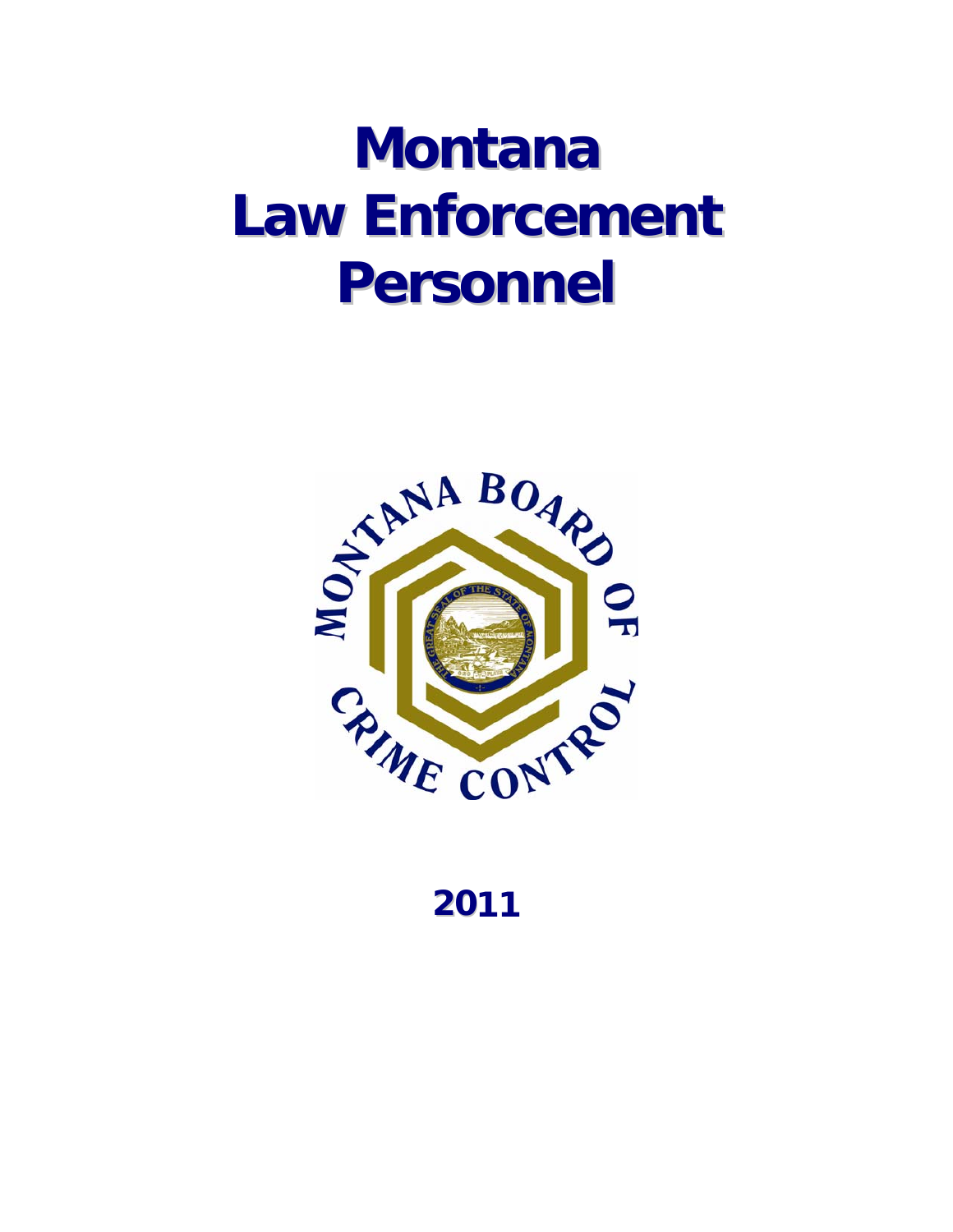Published by the Montana Board of Crime Control (MBCC) Statistical Analysis Center

Mike Anderson, Chair Brooke Marshall, Executive Director

 Tyson McLean, Statistician Prepared by Kathy Ruppert, Data Manager

> Published: July 2012

5 S Last Chance Gulch PO Box 201408 Helena MT 59620-1408 (406) 444-3604 Fax (406) 444-4722 TTY (406) 444-7099 mbcc@mt.gov

Alternative formats of this document will be provided upon request. Persons with disabilities who require this material in another format should contact the Montana Board of Crime Control at 5 S Last Chance Gulch PO Box 201408 Helena MT 59620-1408 Phone (406) 444-3604 Fax (406) 444-4722 TTY (406) 444-7099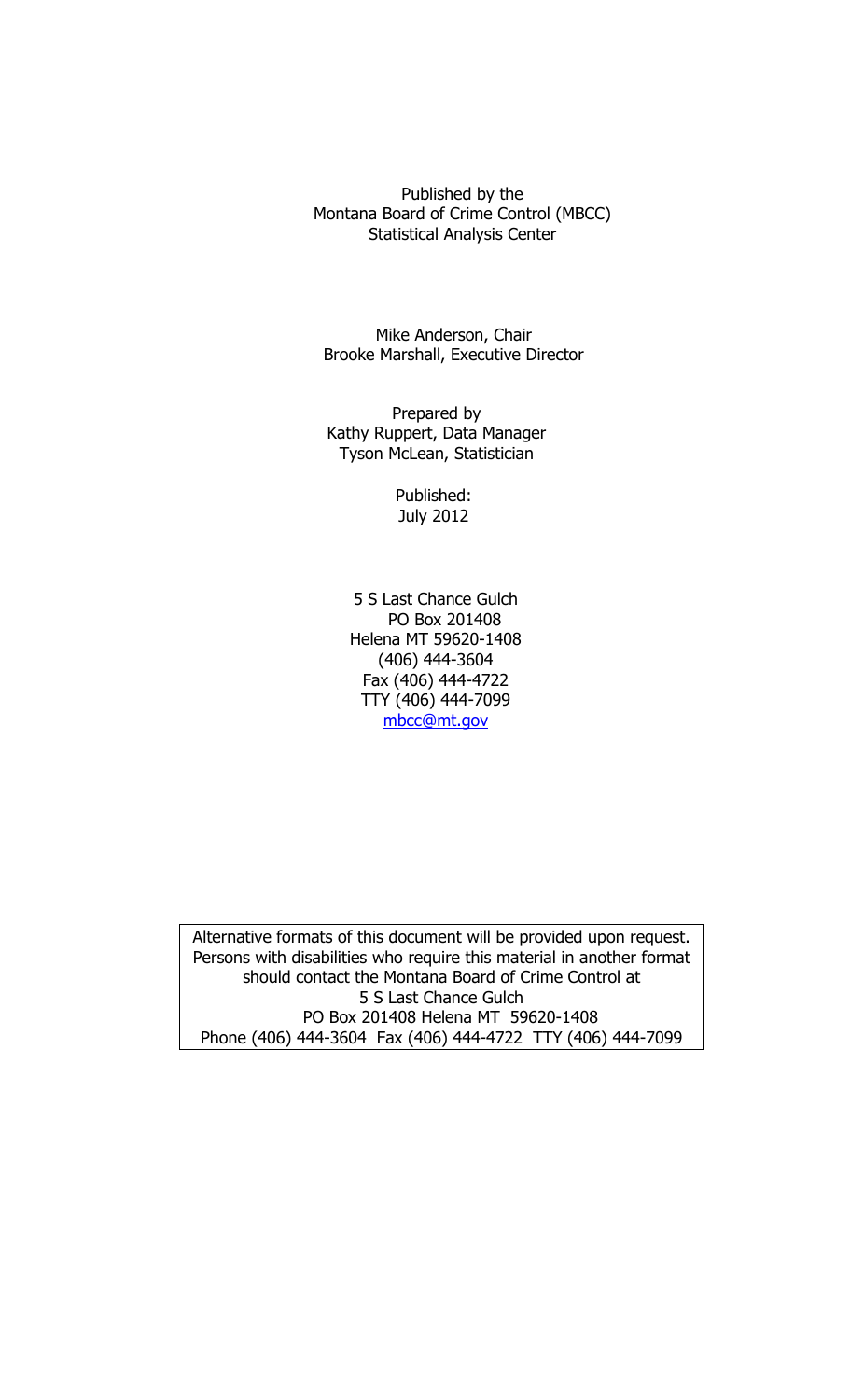#### **TABLE OF CONTENTS**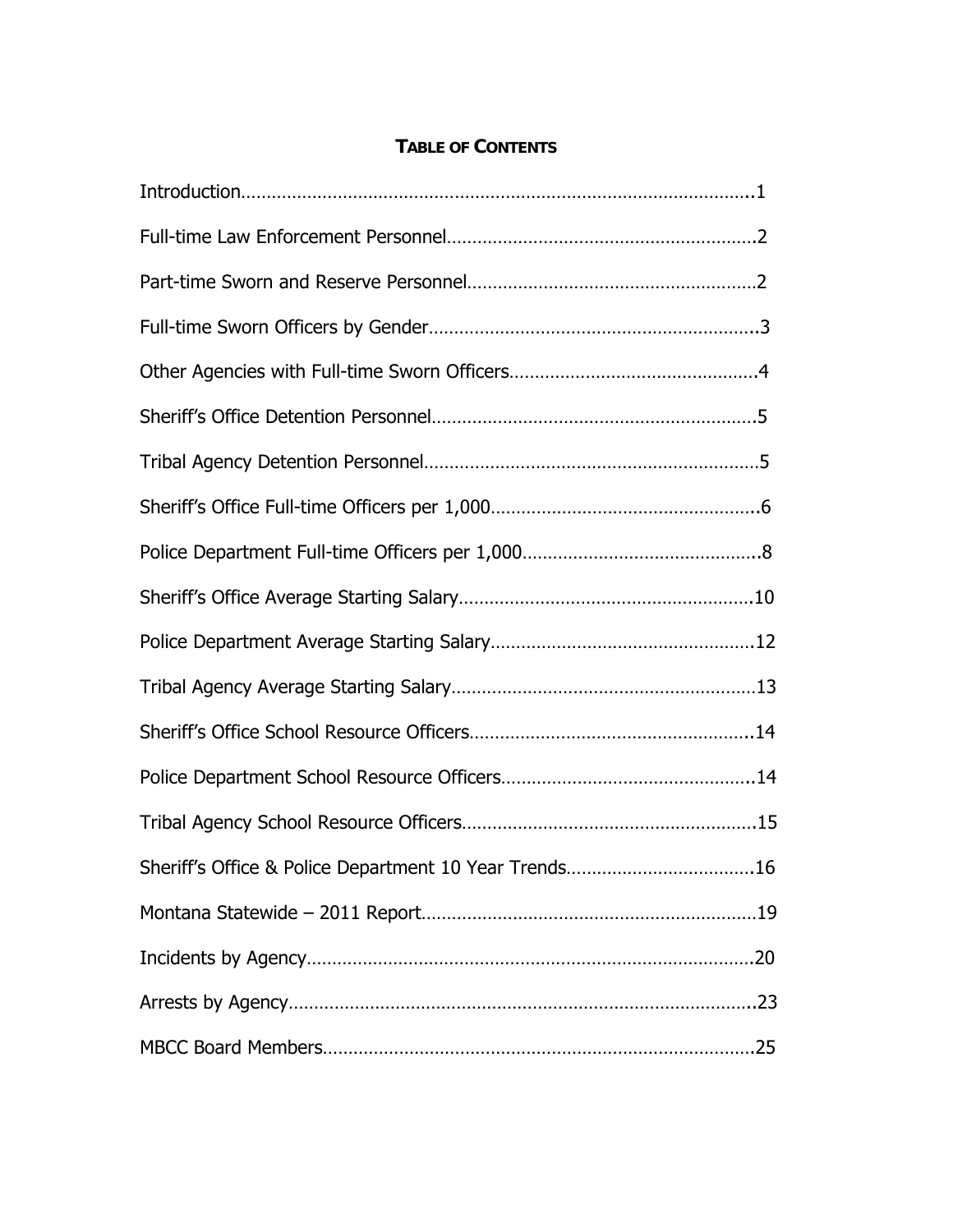### **2011 LAW ENFORCEMENT PERSONNEL**

 The Montana Board of Crime Control (MBCC) conducts an annual personnel survey of the state's law enforcement agencies. The survey is used to determine the number and type of personnel employed by Montana law enforcement agencies as of October 31 of that year.

 The law enforcement agencies include police departments, county sheriffs' offices, state agencies whose employees have the power of arrest, Tribal law enforcement, agencies, university police, and airport security. Federal employees working in Montana i.e., Federal Bureau of Investigation, Drug Enforcement Agency, and Border Patrol are not included in the survey.

 A total of 126 law enforcement agencies responded to the 2011 survey. Information for four agencies (St. Ignatius Police Department; Montana State University - Billings Police Department; Division of Criminal Investigation - DOJ; and Northern Cheyenne Tribal Police Department) was not available. MBCC would not be able to present this information if it weren't for the cooperation of these law enforcement agencies. The effort and time that went into completing the survey are greatly appreciated.

 Sworn officers are those with the power to make arrests. A sworn officer may be either a staff or line officer. Staff officer functions are primarily administrative, while a line officer mainly provides direct services. Civilian employees in sheriffs' offices and police departments typically include the detention officers, dispatchers, records personnel, and office staff. They do not have powers of arrest. Part-time law enforcement officers have the same powers as full-time officers. Reserve personnel are part-time volunteer members of a law enforcement agency. The appointing authority has control of a reserve officer's scope of authority.

 An estimated total population of 998,199 for 2011 was used to calculate the statewide rate per capita. This population includes police departments and county sheriffs' offices. The United States Department of Justice, Federal Bureau of Investigation, provides this estimated population. An additional 30,653 was used to account for University of Montana and Montana State University students. Family members of students living in university housing are included.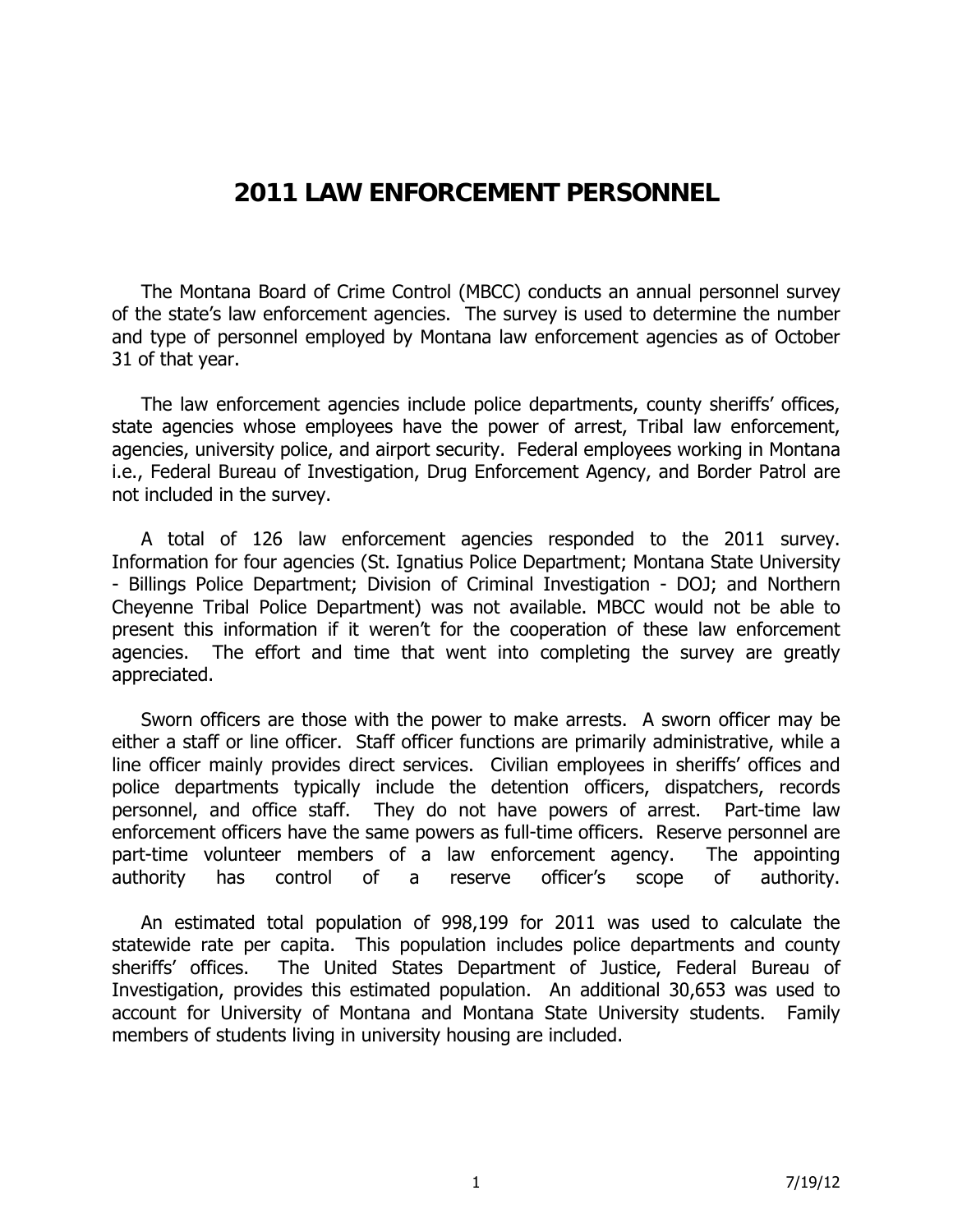| <b>Full-time Law Enforcement Personnel</b> |                              |                                  |                                     |                                            |  |  |  |
|--------------------------------------------|------------------------------|----------------------------------|-------------------------------------|--------------------------------------------|--|--|--|
| Agency                                     | Number of<br><b>Agencies</b> | <b>Sworn</b><br><b>Personnel</b> | <b>Civilian</b><br><b>Personnel</b> | <b>Total Full-time</b><br><b>Employees</b> |  |  |  |
| Sheriff's Offices                          | 56                           | 762                              | 799                                 | 1,561                                      |  |  |  |
| <b>Police Departments *</b>                | 51                           | 749                              | 177                                 | 926                                        |  |  |  |
| Total PD & SO                              | 107                          | 1,511                            | 976                                 | 2,487                                      |  |  |  |
|                                            |                              |                                  |                                     |                                            |  |  |  |
| Airport Security                           | 5                            | 26                               | 1                                   | 27                                         |  |  |  |
| <b>State Agencies</b>                      | 6                            | 469                              | 105                                 | 574                                        |  |  |  |
| <b>Tribal Agencies</b>                     | 6                            | 107                              | 35                                  | 142                                        |  |  |  |
| <b>University Security</b>                 | $\overline{2}$               | 31                               | 28                                  | 59                                         |  |  |  |
| <b>Total, Other Agencies</b>               | 19                           | 633                              | 169                                 | 802                                        |  |  |  |
|                                            |                              |                                  |                                     |                                            |  |  |  |
| <b>Statewide Totals</b>                    | 126                          | 2,144                            | 1,145                               | 3,289                                      |  |  |  |

\* Police Departments does not include 2 Universities. See University Security.

| <b>Part-time Sworn and Reserve Personnel</b>                      |                                   |                                           |  |  |  |  |
|-------------------------------------------------------------------|-----------------------------------|-------------------------------------------|--|--|--|--|
| Agency                                                            | <b>Reserve</b><br><b>Officers</b> | <b>Part-time</b><br><b>Sworn Officers</b> |  |  |  |  |
| <b>Sheriff's Offices</b>                                          | 357                               | 20                                        |  |  |  |  |
| <b>Total Agencies</b>                                             | 42                                | 14                                        |  |  |  |  |
|                                                                   |                                   |                                           |  |  |  |  |
| Police Departments *                                              | 57                                | 34                                        |  |  |  |  |
| <b>Total Agencies</b>                                             | 20                                | 20                                        |  |  |  |  |
|                                                                   |                                   |                                           |  |  |  |  |
| <b>Total Sheriff's Offices &amp;</b><br><b>Police Departments</b> | 414                               | 54                                        |  |  |  |  |
| <b>Total Agencies</b>                                             | 62                                | 34                                        |  |  |  |  |

\* Police Departments includes 2 Universities.

<u> Louis Communication (Communication (Communication (Communication (Communication (Communication (Communication</u>

L.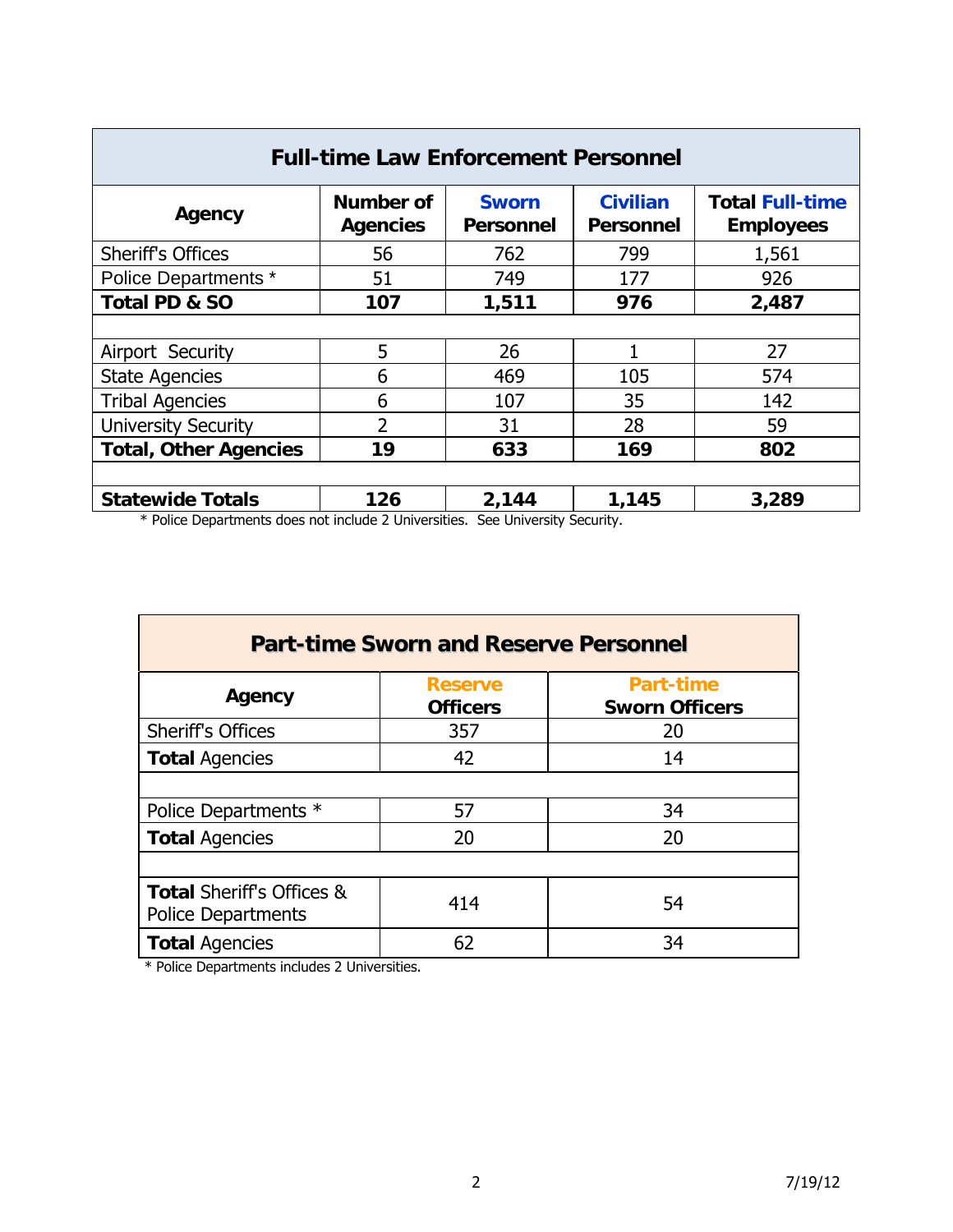| <b>Full-time Sworn Officers by Gender</b> |                                          |      |                                                      |       |  |  |  |
|-------------------------------------------|------------------------------------------|------|------------------------------------------------------|-------|--|--|--|
| Agency                                    | <b>Number of</b><br><b>Male Officers</b> | %    | <b>Number of</b><br><b>Female</b><br><b>Officers</b> | $\%$  |  |  |  |
| <b>Sheriff's Offices</b>                  | 723                                      | 95%  | 39                                                   | 5%    |  |  |  |
| Police Departments *                      | 697                                      | 93%  | 52                                                   | 7%    |  |  |  |
| <b>Subtotal</b>                           | 1,420                                    | 94%  | 91                                                   | 6%    |  |  |  |
| <b>Airport Security</b>                   | 26                                       | 100% | 0                                                    | $0\%$ |  |  |  |
| <b>State Agencies</b>                     | 445                                      | 95%  | 24                                                   | 5%    |  |  |  |
| <b>Tribal Agencies</b>                    | 95                                       | 89%  | 12                                                   | 11%   |  |  |  |
| <b>University Security</b>                | 27                                       | 87%  | 4                                                    | 13%   |  |  |  |
| <b>Totals</b>                             | 2,013                                    | 94%  | 131                                                  | 6%    |  |  |  |

\* Police Departments does not include 2 Universities. See University Security.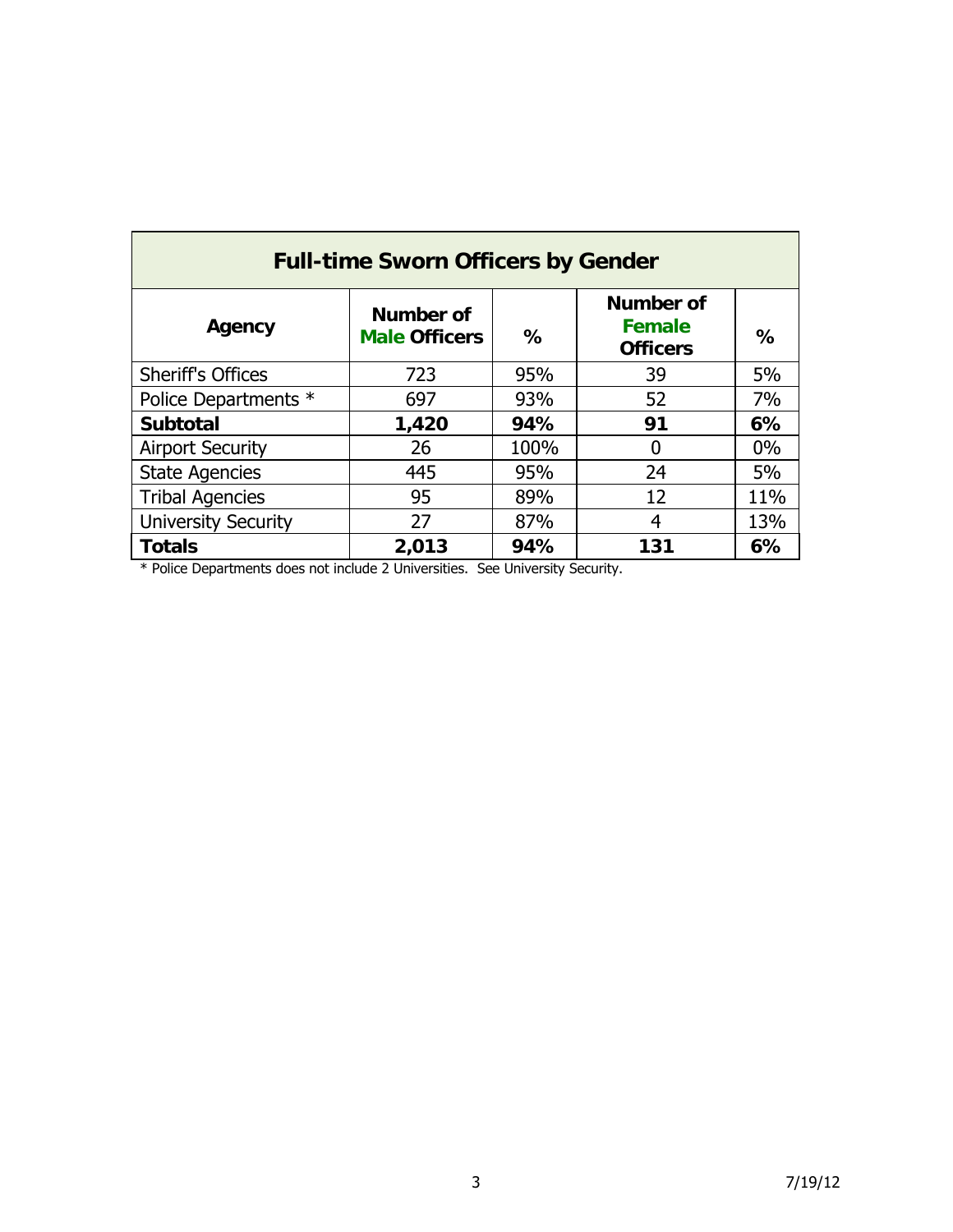| <b>Other Agencies with Full-time Sworn Officers</b>    |                       |                  |  |  |
|--------------------------------------------------------|-----------------------|------------------|--|--|
|                                                        | <b>Number of</b>      | <b>Number of</b> |  |  |
| <b>State Agencies</b>                                  | <b>Sworn Officers</b> | <b>Civilians</b> |  |  |
| Department of Corrections                              | 2                     | 3                |  |  |
| Fish, Wildlife and Parks, DOJ                          | 104                   | 7                |  |  |
| Gambling Investigation Bureau, DOJ                     | $\overline{21}$       | $\overline{3}$   |  |  |
| <b>Highway Patrol Division, DOJ</b>                    | 240                   | 60               |  |  |
| Department of Livestock                                | $\overline{22}$       | $\overline{0}$   |  |  |
| Motor Carriers, DOT                                    | 80                    | 32               |  |  |
| <b>Total 6 Agencies</b>                                | 469                   | 105              |  |  |
|                                                        |                       |                  |  |  |
| <b>Universities</b>                                    |                       |                  |  |  |
| Montana State University Police Department             | 19                    | 16               |  |  |
| University of Montana Office of Public Security        | 12                    | 12               |  |  |
| <b>Total 2 Agencies</b>                                | 31                    | 28               |  |  |
|                                                        |                       |                  |  |  |
| <b>Airports</b>                                        |                       |                  |  |  |
| <b>Bert Mooney Airport Police</b>                      | 1                     | 0                |  |  |
| <b>Billings Logan Airport Police Department</b>        | 9                     | $\overline{1}$   |  |  |
| Gallatin Airport Authority Department of Public Safety | 7                     | $\overline{0}$   |  |  |
| Great Falls International Airport Authority Police     | $\overline{1}$        | $\mathbf 0$      |  |  |
| Missoula County Airport Authority                      | $\overline{8}$        | $\overline{0}$   |  |  |
| <b>Total 5 Agencies</b>                                | 26                    | 1                |  |  |
|                                                        |                       |                  |  |  |
| <b>Tribal Agencies</b>                                 |                       |                  |  |  |
| <b>Blackfeet Law Enforcement Services</b>              | $\overline{22}$       | 7                |  |  |
| Crow Agency BIA/OJS                                    | $\overline{14}$       | $\overline{6}$   |  |  |
| <b>Flathead Tribal Police Department</b>               | 21                    | 13               |  |  |
| Fort Belknap Law Enforcement Office                    | $\overline{9}$        | $\mathbf{1}$     |  |  |
| Fort Peck Department of Law & Justice                  | $\overline{28}$       | $\overline{4}$   |  |  |
| <b>Rocky Boy Tribal Police Department</b>              | $\overline{13}$       | $\overline{4}$   |  |  |
| <b>Total 6 Agencies</b>                                | 107                   | $\overline{35}$  |  |  |

Agencies missing data: State Agencies Division of Criminal Investigations, DOJ

Universities Montana State University Police Department - Billings

Tribal Agencies Northern Cheyenne Tribal Police Department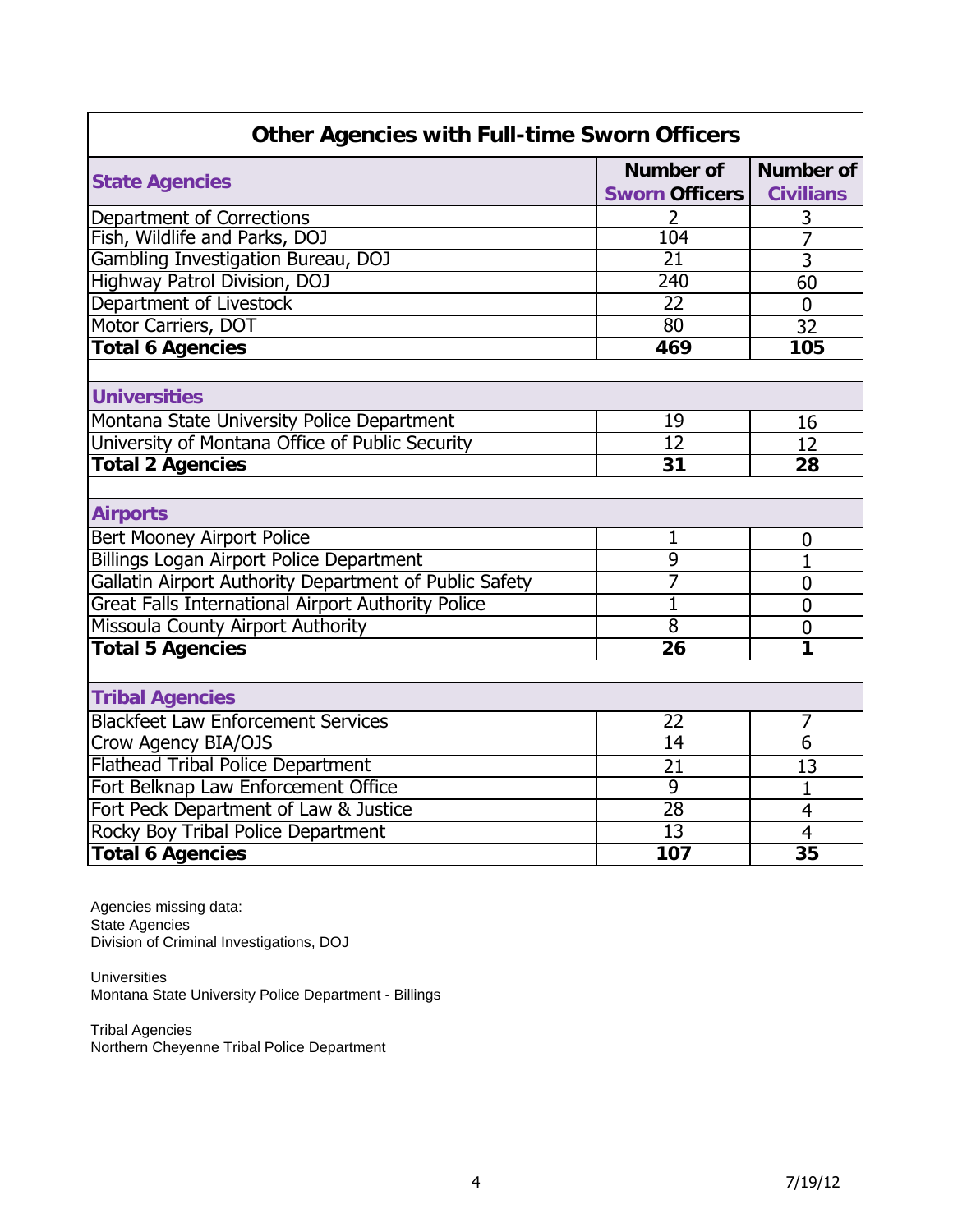|                                    |                   | <b>Adult</b>     | <b>Juvenile</b>  | <b>Total</b>     |
|------------------------------------|-------------------|------------------|------------------|------------------|
|                                    |                   | <b>Detention</b> | <b>Detention</b> | <b>Detention</b> |
| Agency                             | <b>Population</b> | <b>Officers</b>  | <b>Officers</b>  | <b>Personnel</b> |
| <b>Beaverhead Sheriff's Office</b> | 5,157             | 5                | 0                | 5                |
| Big Horn Sheriff's Office          | 12,979            | 5                | $\mathbf{1}$     | $\overline{6}$   |
| <b>Broadwater Sheriff's Office</b> | 5,662             | 5                | 0                | 5                |
| Cascade Sheriff's Office           | 23,025            | 83               | 0                | 83               |
| Chouteau Sheriff's Office          | 4,388             | 2                | 0                | $\overline{2}$   |
| <b>Custer Sheriff's Office</b>     | 3,318             | 7                | 0                | 7                |
| Dawson Sheriff's Office            | 4,067             | 43               | 0                | 43               |
| Anaconda-Deer Lodge Law            |                   | 7                | 0                | 7                |
| <b>Enforcement Agency</b>          | 9,381             |                  |                  |                  |
| <b>Fallon Sheriff's Office</b>     | 1,160             | 5                | $\mathbf{0}$     | 5                |
| Fergus Sheriff's Office            | 5,736             | 6                | 0                | 6                |
| Flathead Sheriff's Office          | 60,488            | 26               | 10               | 36               |
| <b>Gallatin Sheriff's Office</b>   | 40,541            | 45               | 0                | 45               |
| <b>Glacier Sheriff's Office</b>    | 10,624            | 6                | 0                | 6                |
| Hill Sheriff's Office              | 6,846             | 10               | 0                | 10               |
| Jefferson Sheriff's Office         | 10,313            | $\overline{4}$   | $\mathbf 0$      | $\overline{4}$   |
| Lake County Sheriff's Office       | 21,736            | 20               | 0                | 20               |
| Lewis & Clark Sheriff's Office     | 33,516            | 20               | 0                | 20               |
| Lincoln Sheriff's Office           | 15,219            | 9                | 0                | 9                |
| <b>Madison Sheriff's Office</b>    | 6,914             | $\overline{2}$   | 0                | $\overline{2}$   |
| Mineral Sheriff's Office           | 4,260             | 7                | 0                | 7                |
| Missoula Sheriff's Office          | 42,888            | 80               | 17               | 97               |
| Musselshell Sheriff's Office       | 4,578             | 8                | 0                | 8                |
| Park Sheriff's Office              | 8,668             | 8                | 0                | 8                |
| Pondera Sheriff's Office           | 3,615             | 8                | 0                | 8                |
| Ravalli Sheriff's Office           | 32,712            | 20               | 0                | 20               |
| <b>Richland Sheriff's Office</b>   | 3,756             | 8                | 13               | 21               |
| Roosevelt Sheriff's Office         | 6,800             | 7                | $\mathbf{0}$     | 7                |
| Rosebud Sheriff's Office           | 7,081             | $\overline{2}$   | 0                | $\overline{2}$   |
| Sanders Sheriff's Office           | 8,583             | 3                | $\mathbf 0$      | 3                |
| <b>Butte-Silver Bow Law</b>        | 34,504            | 28               | 0                | 28               |
| <b>Enforcement Department</b>      |                   |                  |                  |                  |
| <b>Toole Sheriff's Office</b>      | 5,371             | $\overline{2}$   | 0                | $\overline{2}$   |
| Valley Sheriff's Office            | 4,155             | 4                | $\mathbf 0$      | 4                |
| <b>Wheatland Sheriff's Office</b>  | 2,187             | 5                | 0                | 5                |
| Yellowstone Sheriff's Office       | 37,414            | 77               | 0                | 77               |
| <b>Totals</b>                      |                   |                  |                  |                  |
| <b>34 Agencies</b>                 | 487,642           | 577              | 41               | 618              |

#### **SHERIFF'S OFFICE DETENTION PERSONNEL**

|                               | <b>Adult</b>     | <b>Juvenile</b>  | <b>Total</b>     |
|-------------------------------|------------------|------------------|------------------|
|                               | <b>Detention</b> | <b>Detention</b> | <b>Detention</b> |
| Agency                        | <b>Officers</b>  | <b>Officers</b>  | <b>Personnel</b> |
| <b>Flathead Tribal Police</b> |                  |                  | 6                |
| Department                    | h                |                  |                  |
| Fort Belknap Law Enforcement  | 18               |                  | 18               |
| Office                        |                  |                  |                  |
| Fort Peck Tribes Department   | 12               | 25               | 37               |
| of Law & Justice              |                  |                  |                  |
| Rocky Boy Tribal LEA          | 6                |                  | 6                |
| <b>Totals</b>                 |                  |                  |                  |
| 4 Agencies                    | 42               | 25               | 67               |

#### **TRIBAL AGENCY DETENTION PERSONNEL**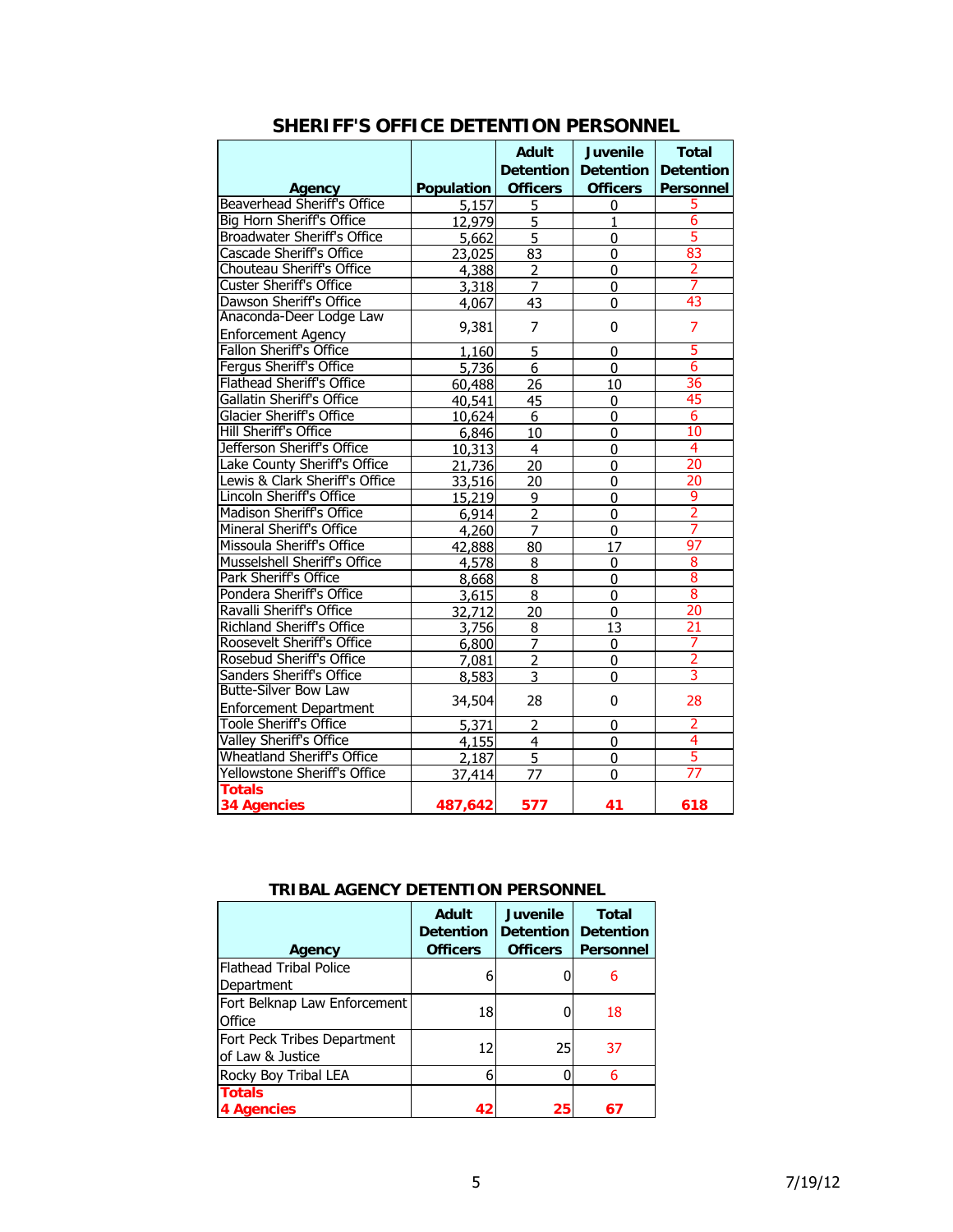#### **SHERIFF'S OFFICE FULL-TIME OFFICERS per 1,000**

|                                             |                   | <b>Total Full-time</b>           | <b>Total Full-</b>      | <b>Total Full-time</b> | <b>Full-time Sworn</b> |
|---------------------------------------------|-------------------|----------------------------------|-------------------------|------------------------|------------------------|
| Agency                                      | <b>Population</b> | <b>Male Sworn</b>                | time Female             | <b>Sworn</b>           | Officers per 1,000     |
|                                             |                   |                                  |                         |                        |                        |
|                                             |                   | Population Over 25,000           |                         |                        |                        |
| Flathead County Sheriff's Office            | 60,488            | 50                               | 3                       | 53                     | 0.88                   |
| Missoula County Sheriff's Office            | 42,888            | 47                               | 1                       | 48                     | 1.12                   |
| Gallatin County Sheriff's Office            | 40,541            | 43                               | 5                       | 48                     | 1.18                   |
| Butte-Silver Bow Law Enforcement Department | 34,504            | 46                               | 4                       | 50                     | 1.45                   |
| Yellowstone County Sheriff's Office         | 37,414            | 48                               | 4                       | $\overline{52}$        | 1.39                   |
| Ravalli County Sheriffs Office              | 32,712            | 30                               | 0                       | 30                     | 0.92                   |
| Lewis & Clark County Sheriff's Office       | 33,516            | 43                               | $\mathbf{1}$            | 44                     | 1.31                   |
| <b>Totals</b>                               |                   |                                  |                         |                        |                        |
| <b>7 Agencies</b>                           | 282,063           | 307                              | 18                      | 325                    | 1.15                   |
|                                             |                   |                                  |                         |                        |                        |
| Cascade County Sheriff's Office             | 23,025            | Population 10,000 - 24,999<br>30 | $\overline{\mathbf{4}}$ | 34                     | 1.48                   |
| Lake County Sheriff's Office                | 21,736            | 21                               | $\overline{2}$          | 23                     | 1.06                   |
| Lincoln County Sheriff's Office             | 15,219            | 20                               | 0                       | 20                     | 1.31                   |
| Big Horn County Sheriff's Office            | 12,979            | 11                               | 3                       | 14                     | 1.08                   |
| Glacier County Sheriff's Office             | 10,624            | 12                               | 0                       | 12                     | 1.13                   |
| Jefferson County Sheriff's Office           | 10,313            | 13                               | 0                       | 13                     | 1.26                   |
| <b>Totals</b>                               |                   |                                  |                         |                        |                        |
| <b>6 Agencies</b>                           | 93,896            | 107                              | 9                       | 116                    | 1.24                   |
|                                             |                   |                                  |                         |                        |                        |
|                                             |                   | Population 5,000 - 9,999         |                         |                        |                        |
| Anaconda-Deer Lodge Law Enforcement Agency  | 9,381             | 27                               | $\mathbf{1}$            | 28                     | 2.98                   |
| Park County Sheriff's Office                | 8,668             | 15                               | 0                       | 15                     | 1.73                   |
| Sanders County Sheriff's Office             | 8,583             | 10                               | $\mathbf 1$             | 11                     | 1.28                   |
| Stillwater County Sheriff's Office          | 7,288             | 8                                | 0                       | 8                      | 1.10                   |
| Powell County Sheriff's Office              | 7,089             | 10                               | 0                       | 10                     | 1.41                   |
| Rosebud County Sheriff's Office             | 7,081             | 14                               | 0                       | 14                     | 1.98                   |
| Madison County Sheriff's Office             | 6,914             | 10                               | 0                       | 10                     | 1.45                   |
| Hill County Sheriff's Office                | 6,846             | 11                               | $\mathbf{1}$            | 12                     | 1.75                   |
| Roosevelt County Sheriff's Office           | 6,800             | 10                               | $\mathbf 1$             | 11                     | 1.62                   |
| Carbon County Sheriff's Office              | 6,271             | 9                                | 0                       | 9                      | 1.44                   |
| Teton County Sheriff's Office               | 6,127             | 9                                | 0                       | 9                      | 1.47                   |
| Fergus County Sheriff's Office              | 5,736             | 8                                | $\mathbf 1$             | 9                      | 1.57                   |
| Broadwater County Sheriff's Office          | 5,662             | $\overline{8}$                   | $\mathbf{1}$            | 10                     | 1.77                   |
| Toole County Sheriff's Office               | 5,371             | 11                               | $\mathbf{1}$            | 12                     | 2.23                   |
| <b>Blaine County Sheriff's Office</b>       | 5,335             | 8                                | 0                       | 8                      | 1.50                   |
| Beaverhead County Sheriff's Office          | 5.157             | $\overline{7}$                   | 0                       | 6                      | 1.16                   |
| <b>Totals</b>                               |                   |                                  |                         |                        |                        |
| <b>16 Agencies</b>                          | 108,309           | 175                              | 7                       | 182                    | 1.68                   |
|                                             |                   |                                  |                         |                        |                        |
|                                             |                   |                                  |                         |                        |                        |
|                                             |                   | <b>Population Under 5,000</b>    |                         |                        |                        |
| Musselshell Sheriff's Office                | 4,578             | 8                                | 0                       | 8                      | 1.75                   |
| Chouteau County Sheriffs Office             | 4,388             | $\overline{9}$                   | $\pmb{0}$               | $\overline{9}$         | 2.05                   |
| Phillips County Sheriff's Office            | 4,291             | 7                                | 0                       | 7                      | 1.63                   |
| Mineral County Sheriff's Office             | 4,260             | $\boldsymbol{7}$                 | 0                       | 7                      | 1.64                   |
| Valley County Sheriff's Office              | 4,155             | $\overline{8}$                   | 0                       | $\overline{8}$         | 1.93                   |
| Dawson County Sheriff's Office              | 4,067             | $\overline{5}$                   | $\mathbf 1$             | 6                      | 1.48                   |
| Richland County Sheriff's Office            | 3,756             | $\overline{8}$                   | 0                       | $\overline{8}$         | 2.13                   |
| Sweet Grass County Sheriff's Office         | 3,683             | $\overline{7}$                   | 0                       | $\overline{7}$         | 1.90                   |
| Pondera County Sheriff's Office             | 3,615             | $\overline{8}$                   | 0                       | $\overline{8}$         | 2.21                   |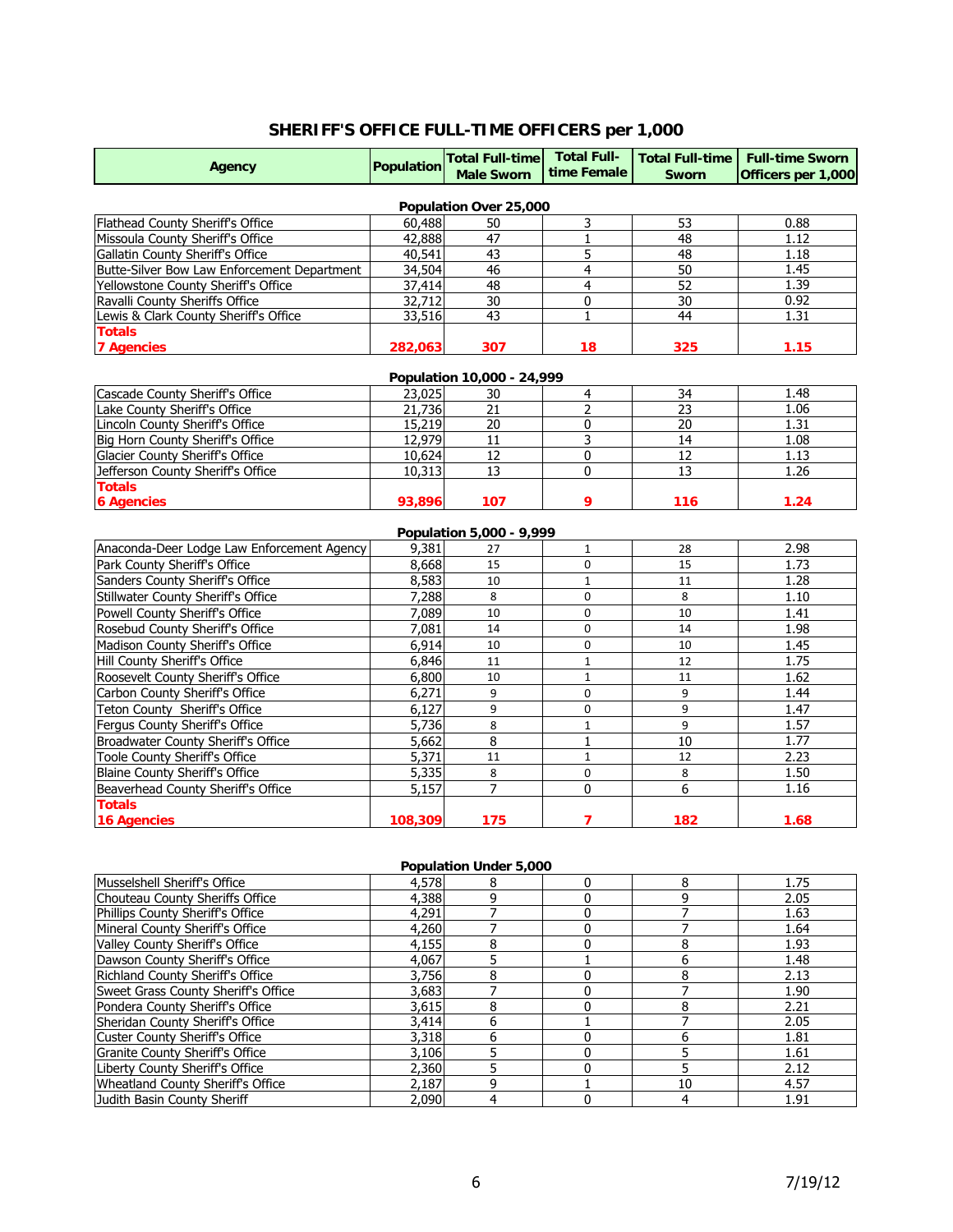| Meagher County Sheriff's Office                                              | 1,908     | 4     | 0            | 4     | 2.10 |
|------------------------------------------------------------------------------|-----------|-------|--------------|-------|------|
| Daniels County Sheriff's Office                                              | 1,767     |       | $\mathbf 0$  |       | 1.70 |
| Powder River County Sheriff's Office                                         | 1,758     |       | $\mathbf 0$  |       | 1.71 |
| McCone County Sheriff's Office                                               | 1.749     |       |              | 4     | 2.29 |
| Garfield County Sheriff's Office                                             | 1,217     |       | 0            |       | 1.64 |
| Prairie County Sheriff's Office                                              | 1,189     |       | 0            |       | 2.52 |
| Carter County Sheriff's Office                                               | 1,170     | 4     | $\mathbf{0}$ | 4     | 3.42 |
| Fallon County Sheriff's Office                                               | 1,160     | 4     | 0            |       | 3.45 |
| Wibaux County Sheriff's Office                                               | 1,026     |       | $\mathbf 0$  |       | 1.95 |
| Golden Valley County Sheriff                                                 | 892       |       | $\mathbf{0}$ | ำ     | 2.24 |
| <b>Treasure County Sheriff's Office</b>                                      | 724       |       |              |       | 2.76 |
| Petroleum County Sheriff's Office                                            | 498       |       | $\Omega$     |       | 2.01 |
| <b>Totals</b>                                                                |           |       |              |       |      |
| 27 Agencies                                                                  | 68,326    | 134   | 5            | 139   | 2.03 |
| <b>Grand Totals</b>                                                          |           |       |              |       |      |
| <b>56 Agencies</b>                                                           | 552.594   | 723   | 39           | 762   | 1.38 |
| <b>Grand Totals PD &amp; SO</b>                                              |           |       |              |       |      |
| 109 Agencies<br>What has the computers with the deadless for the base of the | 1,028,003 | 1,447 | 95           | 1,542 | 1.50 |

\*Police Departments includes 2 Universities.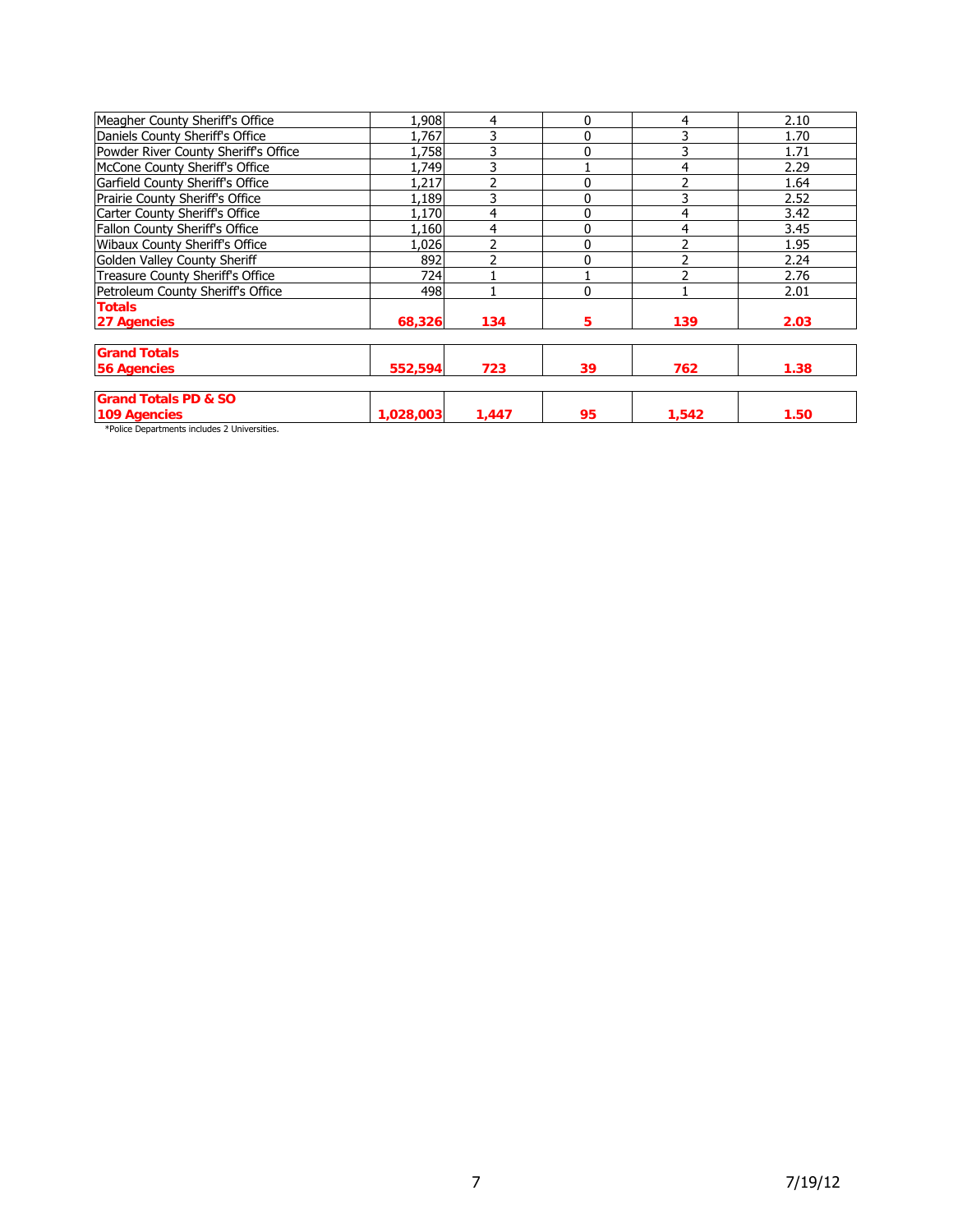#### **POLICE DEPARTMENT FULL-TIME OFFICERS per 1,000**

|                                                         |                   |                            |                     | Total Full-time Total Full-time Total Full-time | <b>Full-time Sworn</b> |
|---------------------------------------------------------|-------------------|----------------------------|---------------------|-------------------------------------------------|------------------------|
| <b>Agency</b>                                           | <b>Population</b> | <b>Male Sworn</b>          | <b>Female Sworn</b> | <b>Sworn</b>                                    | Officers per 1,000     |
|                                                         |                   |                            |                     |                                                 |                        |
|                                                         |                   | Population Over 100,000    |                     |                                                 |                        |
| <b>Billings Police Department</b>                       | 105,095           | 128                        | 12                  | 140                                             | 1.33                   |
| <b>Totals</b>                                           |                   |                            | 12                  |                                                 |                        |
| 1 Agency                                                | 105,095           | 128                        |                     | 140                                             | 1.33                   |
|                                                         |                   | Population 50,000 - 99,999 |                     |                                                 |                        |
| Missoula Police Department                              | 67,381            | 88                         | 12                  | 100                                             | 1.48                   |
| Great Falls Police Department                           | 59,024            | 81                         | 4                   | 85                                              | 1.44                   |
| <b>Totals</b>                                           |                   |                            |                     |                                                 |                        |
| 2 Agencies                                              | 126,405           | 169                        | 16                  | 185                                             | 1.46                   |
|                                                         |                   |                            |                     |                                                 |                        |
|                                                         |                   | Population 25,000 - 49,999 |                     |                                                 |                        |
| Bozeman Police Department                               | 37,611            | 55<br>46                   | 5<br>2              | 60<br>48                                        | 1.60<br>1.69           |
| Helena Police Department<br><b>Totals</b>               | 28,440            |                            |                     |                                                 |                        |
| 2 Agencies                                              | 66,051            | 101                        | $\overline{7}$      | 108                                             | 1.64                   |
|                                                         |                   |                            |                     |                                                 |                        |
|                                                         |                   | Population 10,000 - 24,999 |                     |                                                 |                        |
| Kalispell Police Department                             | 20,104            | 32                         | 3                   | 35                                              | 1.74                   |
| University of Montana Office of                         | 16,500            | 12                         | $\mathbf 0$         | 12                                              | 0.73                   |
| Public Safety*                                          |                   |                            |                     |                                                 |                        |
| Montana State University Police                         | 14,153            | 15                         | 4                   | 19                                              |                        |
| Department*                                             |                   |                            |                     |                                                 |                        |
| <b>Totals</b>                                           |                   | 59                         | $\overline{7}$      |                                                 |                        |
| 3 Agencies                                              | 50,757            |                            |                     | 66                                              | 1.30                   |
|                                                         |                   | Population 5,000 - 9,999   |                     |                                                 |                        |
| Havre Police Department                                 | 9,393             | 17                         | 0                   | 17                                              | 1.81                   |
| Miles City Police Department                            | 8,485             | 16                         | 0                   | 16                                              | 1.89                   |
| Belgrade Police Department                              | 7,455             | 15                         | 0                   | 15                                              | 2.01                   |
| Livingston Police Department                            | 7,107             | 13                         | $\mathbf{1}$        | 14                                              | 1.97                   |
| Laurel Police Department                                | 6,778             | 13                         | 0                   | 13                                              | 1.92                   |
| Whitefish Police Department                             | 6,413             | 15                         | 0                   | 15                                              | 2.34                   |
| Lewistown Police Department                             | 5,953             | 13                         | 0                   | 13                                              | 2.18                   |
| <b>Sidney Police Department</b>                         | 5,237             | 10                         | 0                   | 10                                              | 1.91                   |
| <b>Totals</b><br>8 Agencies                             | 56,821            | 112                        | 1                   | 113                                             | 1.99                   |
|                                                         |                   |                            |                     |                                                 |                        |
|                                                         |                   | Population Under 5,000     |                     |                                                 |                        |
| Glendive Police Department                              | 4,979             | 8                          | $\mathbf{1}$        | 9                                               | 1.81                   |
| Columbia Falls Police Department                        | 4,730             | 9                          | 0                   | 9                                               | 1.90                   |
| Polson Police Department                                | 4,528             | 11                         | $\overline{2}$      | 13                                              | 2.87                   |
| Hamilton Police Department                              | 4,387             | 14                         | $\mathbf{1}$        | 15                                              | 3.42                   |
| Dillon Police Department                                | 4,171             | 7                          | 0                   | 7                                               | 1.68                   |
| Glasgow Police Department                               | 3,279             | 10                         | $\mathbf{1}$        | 11                                              | 3.35                   |
| Cut Bank Police Department                              | 2,894             | 6                          | $\pmb{0}$           | $\overline{6}$                                  | 2.07                   |
| Libby Police Department<br>Wolf Point Police Department | 2,651<br>2,644    | 5<br>$\overline{6}$        | 1<br>$\overline{2}$ | 6<br>$\overline{\bf 8}$                         | 2.26<br>3.03           |
| Conrad Police Department                                | 2,593             | 5                          | 0                   | $\overline{5}$                                  | 1.93                   |
| Colstrip Police Department                              | 2,234             | 5                          | 1                   | 6                                               | 2.69                   |
| Red Lodge Police Department                             | 2,144             | $\overline{6}$             | $\mathbf 1$         | 7                                               | 3.26                   |
| East Helena Police Department                           | 2,002             | 5                          | 0                   | 5                                               | 2.50                   |
| Columbus Police Department                              | 1,910             | 4                          | 0                   | 4                                               | 2.09                   |
| Ronan Police Department                                 | 1,888             | 4                          | 0                   | $\overline{4}$                                  | 2.12                   |
| Three Forks Police Department                           | 1,886             | $\mathbf 1$                | 0                   | $\mathbf 1$                                     | 0.53                   |
| Stevensville Police Department                          | 1,825             | 2                          | 0                   | $\overline{2}$                                  | 1.10                   |
| <b>Baker Police Department</b>                          | 1,756             | 3                          | 0                   | 3                                               | 1.71                   |
| Manhattan Police Department                             | 1,533             | $\overline{3}$             | $\overline{0}$      | $\overline{3}$                                  | 1.96                   |
| Fort Benton Police Department                           | 1,477             | 4                          | 0                   | $\overline{\mathbf{4}}$                         | 2.71                   |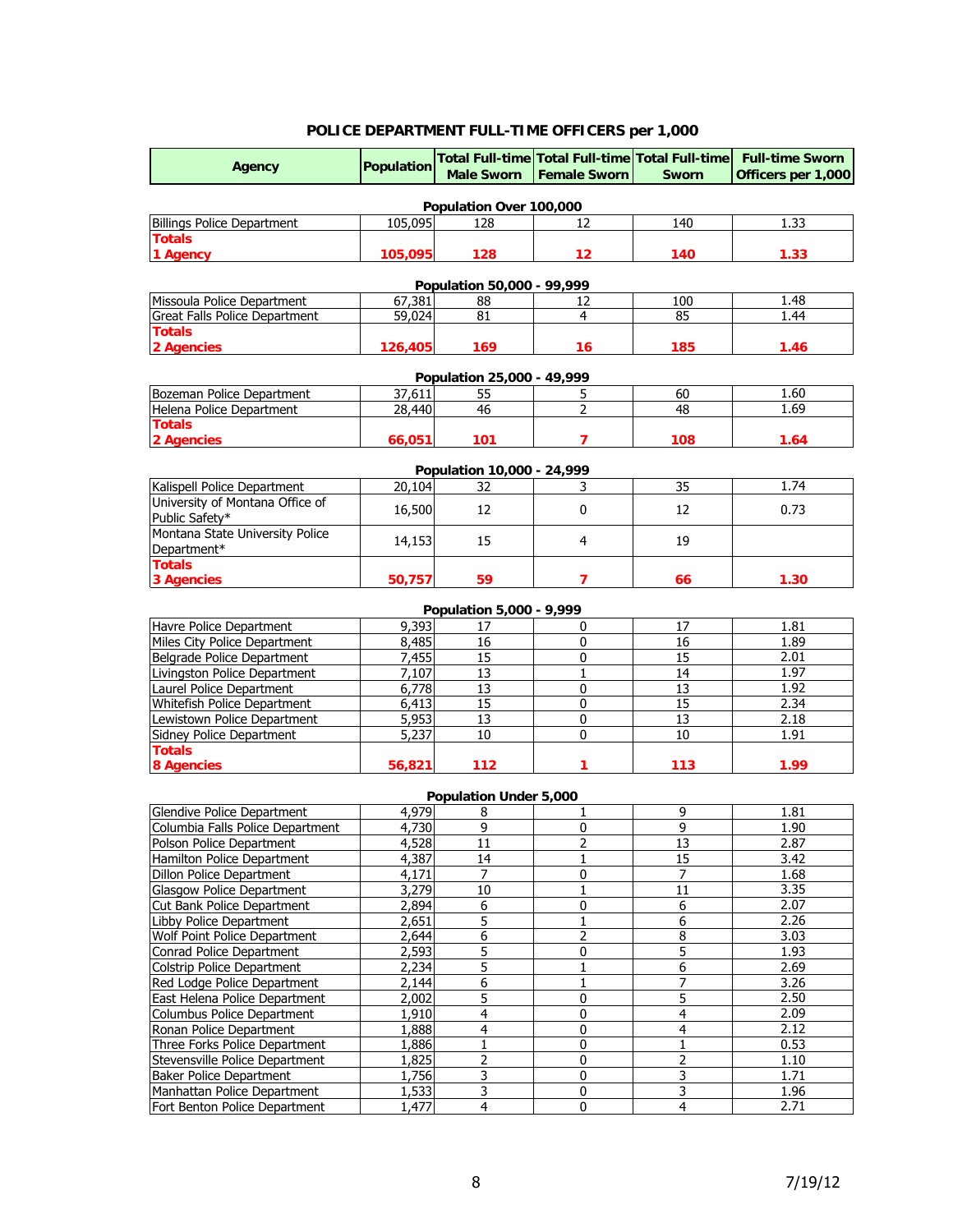| Thompson Falls Police Department             | 1,325     | 3                        | $\mathbf{0}$ | 3              | 2.26 |
|----------------------------------------------|-----------|--------------------------|--------------|----------------|------|
| West Yellowstone Police Department           | 1,282     | 6                        | 0            | 6              | 4.68 |
| Chinook Police Department                    | 1,214     | 4                        | 0            | 4              | 3.29 |
| <b>Boulder Police Department</b>             | 1,194     |                          |              | $\overline{2}$ | 1.68 |
| Plains Police Department                     | 1,057     | $\overline{2}$           |              | 3              | 2.84 |
| Eureka Police Department                     | 1,046     | 3                        | 0            | 3              | 2.87 |
| Troy Police Department                       | 946       | 3                        | 0            | 3              | 3.17 |
| Pinesdale Police Department                  | 925       | 0                        | 0            | $\mathbf 0$    | 0.00 |
| Ennis Police Department                      | 845       |                          | 0            |                | 1.18 |
| <b>Fairview Police Department</b>            | 840       | $\overline{2}$           |              | 3              | 3.57 |
| Poplar Police Department                     | 817       | 3                        | 0            | 3              | 3.67 |
| Darby Police Department                      | 720       | $\overline{2}$           | 0            | 2              | 2.78 |
| <b>Bridger Police Department</b>             | 714       | $\overline{\phantom{a}}$ | 0            | 2              | 2.80 |
| Joliet Police Department                     | 600       |                          | 0            |                | 1.67 |
| Hot Springs Police Department                | 549       | 3                        | 0            | 3              | 5.46 |
| Fromberg Police Department                   | 438       |                          | 0            | $\mathbf{1}$   | 2.28 |
| Brockton Police Department                   | 257       | 0                        | 0            | $\mathbf{0}$   | 0.00 |
| <b>Totals</b>                                |           |                          |              |                |      |
| 37 Agencies                                  | 70,280    | 155                      | 13           | 168            | 2.39 |
| <b>Grand Totals</b>                          |           |                          |              |                |      |
| <b>53 Agencies</b>                           | 475,409   | 724                      | 56           | 780            | 1.64 |
| <b>Totals PD &amp; SO</b>                    |           |                          |              |                |      |
| 109 Agencies                                 | 1,028,003 | 1,447                    | 95           | 1,542          | 1.50 |
| *Police Departments includes 2 Universities. |           |                          |              |                |      |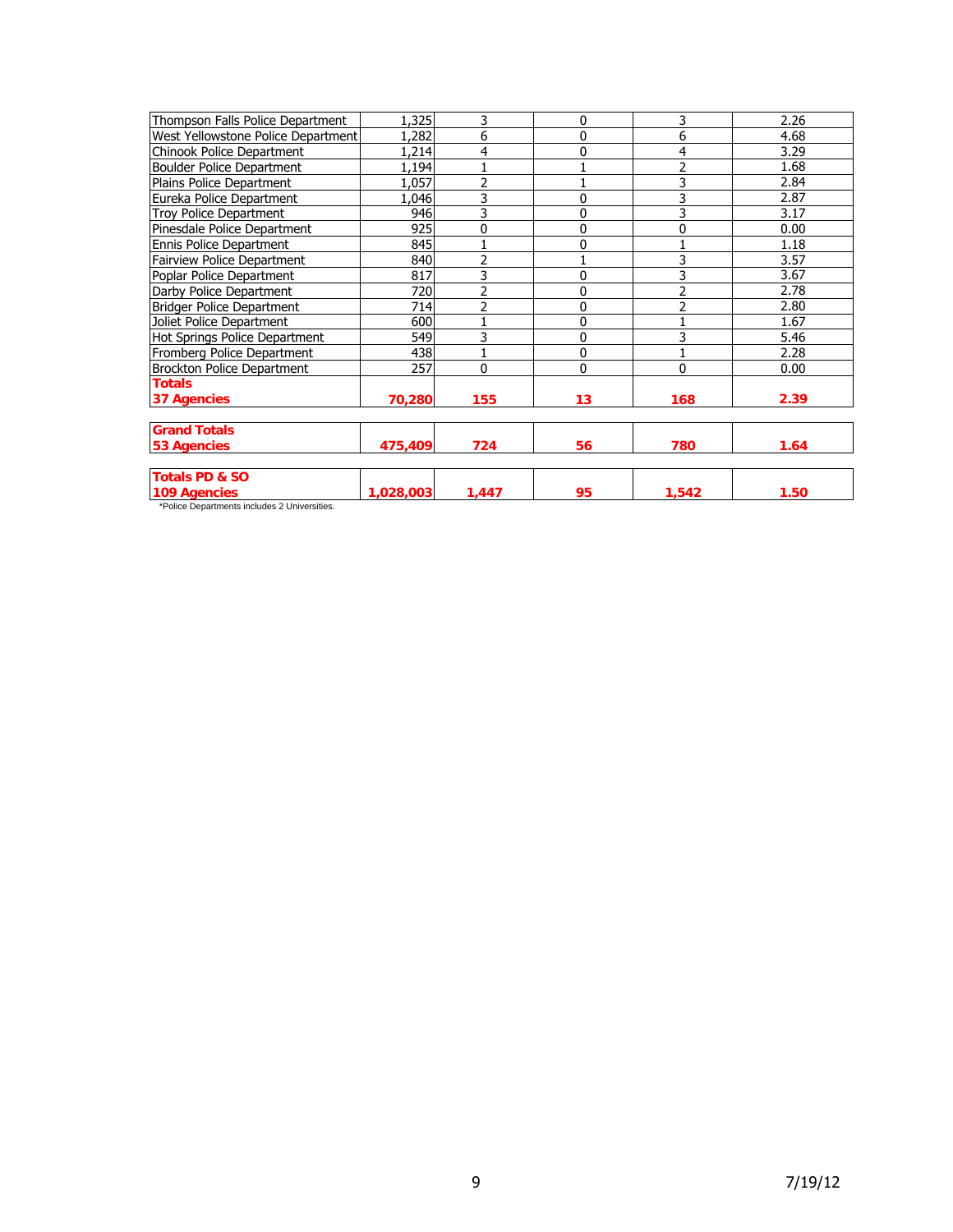|                                           |                            | Law Enforcement Officer   Total Full-time |                       |  |  |  |  |
|-------------------------------------------|----------------------------|-------------------------------------------|-----------------------|--|--|--|--|
| <b>Agency</b>                             | <b>Population</b>          | <b>Average Salary</b>                     | <b>Sworn Officers</b> |  |  |  |  |
| Population Over 25,000                    |                            |                                           |                       |  |  |  |  |
| Flathead County Sheriff's Office          | 60,488                     |                                           | 53                    |  |  |  |  |
| Missoula County Sheriff's Office          | 42,888                     |                                           | 48                    |  |  |  |  |
| Gallatin County Sheriff's Office          | 40,541                     |                                           | 48                    |  |  |  |  |
| Yellowstone County Sheriff's Office       | 37,414                     |                                           | 52                    |  |  |  |  |
| Butte-Silver Bow Law Enforcement          | 34,504                     |                                           | 50                    |  |  |  |  |
| Department                                |                            |                                           |                       |  |  |  |  |
| Lewis & Clark County Sheriff's Office     | 33,516                     |                                           | 44                    |  |  |  |  |
| Ravalli County Sheriffs Office            | 32,712                     |                                           | 30                    |  |  |  |  |
| <b>Totals</b>                             | <b>Average Size</b>        | <b>Average Salary</b>                     |                       |  |  |  |  |
| <b>7 Agencies</b>                         | 40,295                     | \$45,099.71                               | 325                   |  |  |  |  |
|                                           | Population 10,000 - 24,999 |                                           |                       |  |  |  |  |
| Cascade County Sheriff's Office           | 23,025                     |                                           | 34                    |  |  |  |  |
| Lake County Sheriff's Office              | 21,736                     |                                           | 23                    |  |  |  |  |
| Lincoln County Sheriff's Office           | 15,219                     |                                           | 20                    |  |  |  |  |
| Big Horn County Sheriff's Office          | 12,979                     |                                           | 14                    |  |  |  |  |
| <b>Glacier County Sheriff's Office</b>    | 10,624                     |                                           | 12                    |  |  |  |  |
| Jefferson County Sheriff's Office         | 10,313                     |                                           | 13                    |  |  |  |  |
| <b>Totals</b>                             | <b>Average Size</b>        | <b>Average Salary</b>                     |                       |  |  |  |  |
| <b>6 Agencies</b>                         | 15,649                     | \$39,067.80                               | 116                   |  |  |  |  |
|                                           | Population 5,000 - 9,999   |                                           |                       |  |  |  |  |
| Anaconda-Deer Lodge Law Enforcement       | 9,381                      |                                           | 28                    |  |  |  |  |
| Agency                                    |                            |                                           |                       |  |  |  |  |
| Park County Sheriff's Office              | 8,668                      |                                           | 15                    |  |  |  |  |
| <b>Sanders County Sheriff's Office</b>    | 8,583                      |                                           | 11                    |  |  |  |  |
| <b>Stillwater County Sheriff's Office</b> | 7,288                      |                                           | 8                     |  |  |  |  |
| Powell County Sheriff's Office            | 7,089                      |                                           | 10                    |  |  |  |  |
| Rosebud County Sheriff's Office           | 7,081                      |                                           | 14                    |  |  |  |  |
| Madison County Sheriff's Office           | 6,914                      |                                           | 10                    |  |  |  |  |
| Hill County Sheriff's Office              | 6,846                      |                                           | 12                    |  |  |  |  |
| Roosevelt County Sheriff's Office         | 6,800                      |                                           | 11                    |  |  |  |  |
| Carbon County Sheriff's Office            | 6,271                      |                                           | 9                     |  |  |  |  |
| Teton County County Sheriff's Office      | 6,127                      |                                           | $\overline{9}$        |  |  |  |  |
| Fergus County Sheriff's Office            | 5,736                      |                                           | $\overline{9}$        |  |  |  |  |

#### **SHERIFF'S OFFICE AVERAGE STARTING SALARY**

| <b>Population Under 5,000</b>       |       |  |   |  |  |
|-------------------------------------|-------|--|---|--|--|
| Musselshell Sheriff's Office        | 4,578 |  | 8 |  |  |
| Chouteau County Sheriffs Office     | 4,388 |  |   |  |  |
| Phillips County Sheriff's Office    | 4,291 |  |   |  |  |
| Mineral County Sheriff's Office     | 4,260 |  |   |  |  |
| Valley County Sheriff's Office      | 4,155 |  |   |  |  |
| Dawson County Sheriff's Office      | 4,067 |  | 6 |  |  |
| Richland County Sheriff's Office    | 3,756 |  | 8 |  |  |
| Sweet Grass County Sheriff's Office | 3,683 |  |   |  |  |
| Pondera County Sheriff's Office     | 3,615 |  |   |  |  |
| Sheridan County Sheriff's Office    | 3,414 |  |   |  |  |
| Custer County Sheriff's Office      | 3,318 |  | 6 |  |  |
| Granite County Sheriff's Office     | 3.106 |  |   |  |  |

Broadwater County Sheriff's Office **5,662**Toole County Sheriff's Office **5,371**Blaine County Sheriff's Office **5,335**Beaverhead County Sheriff's Office 5,157 6

**16 Agencies 6,769 \$37,446.83 182**

**Totals Average Size Average Salary**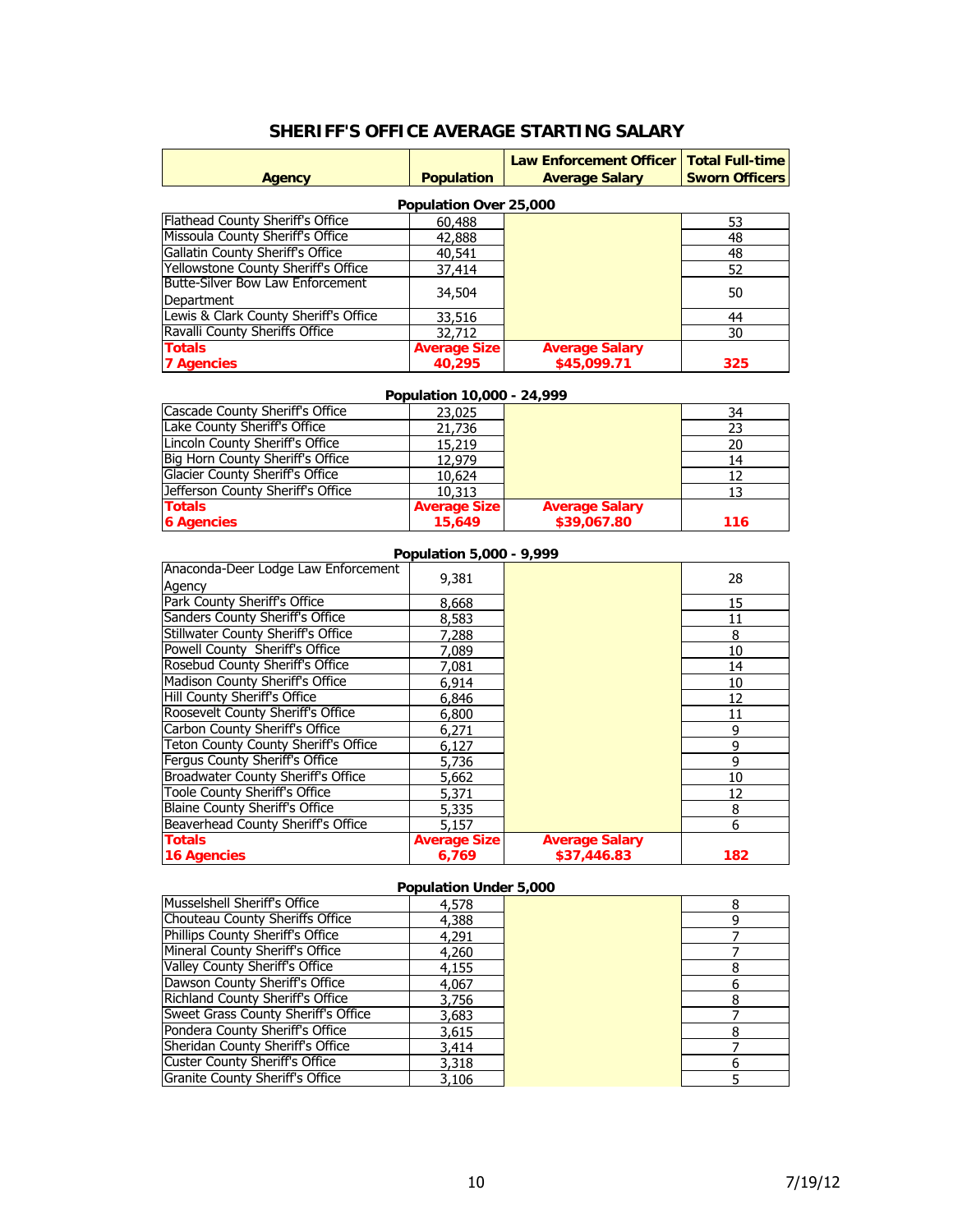| Liberty County Sheriff's Office       | 2,360               |                       | 5.             |
|---------------------------------------|---------------------|-----------------------|----------------|
| Wheatland County Sheriff's Office     | 2,187               |                       | 10             |
| Judith Basin County Sheriff           | 2,090               |                       | 4              |
| Meagher County Sheriff's Office       | 1,908               |                       | 4              |
| Daniels County Sheriff's Office       | 1,767               |                       | 3              |
| Powder River County Sheriff's Office  | 1,758               |                       |                |
| McCone County Sheriff's Office        | 1,749               |                       | 4              |
| Garfield County Sheriff's Office      | 1,217               |                       | 2              |
| Prarie County Sheriff's Office        | 1,189               |                       | 3              |
| Carter County Sheriff's Office        | 1,170               |                       | $\overline{4}$ |
| <b>Fallon County Sheriff's Office</b> | 1,160               |                       | 4              |
| Wibaux County Sheriff's Office        | 1,026               |                       | 2              |
| Golden Valley County Sheriff          | 892                 |                       |                |
| Treasure County Sheriff's Office      | 724                 |                       |                |
| Petroleum County Sheriff's Office     | 498                 |                       |                |
| <b>Totals</b>                         | <b>Average Size</b> | <b>Average Salary</b> |                |
| 27 Agencies                           | 2,531               | \$31,676.94           | 139            |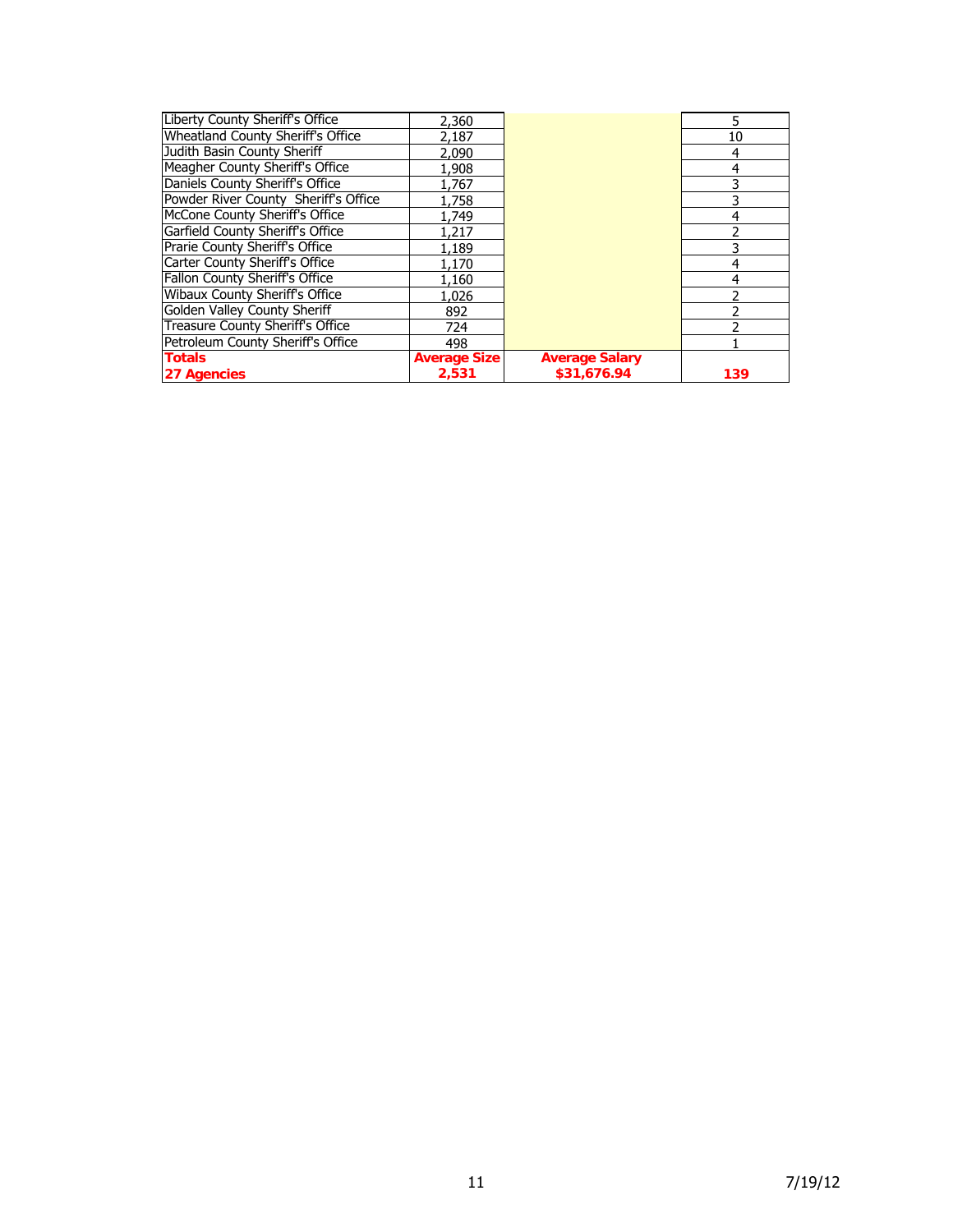|                                               |                               | <b>Law Enforcement Officer</b> | <b>Total Full-time</b> |  |  |  |  |
|-----------------------------------------------|-------------------------------|--------------------------------|------------------------|--|--|--|--|
| <b>Agency</b>                                 | <b>Population</b>             | <b>Average Salary</b>          | <b>Sworn Officers</b>  |  |  |  |  |
| Population Over 100,000                       |                               |                                |                        |  |  |  |  |
| <b>Billings Police Department</b>             | 105,095                       |                                | 140                    |  |  |  |  |
| <b>Totals</b>                                 | <b>Average Size</b>           | <b>Average Salary</b>          |                        |  |  |  |  |
| 1 Agency                                      | 105,095                       | \$43,000.00                    | 140                    |  |  |  |  |
|                                               | Population 50,000 - 110,000   |                                |                        |  |  |  |  |
| Missoula Police Department                    | 67,381                        |                                | 100                    |  |  |  |  |
| Great Falls Police Department                 | 59,024                        |                                | 85                     |  |  |  |  |
| <b>Totals</b>                                 | <b>Average Size</b>           | <b>Average Salary</b>          |                        |  |  |  |  |
| 2 Agencies                                    | 63,203                        | \$45,462.00                    | 185                    |  |  |  |  |
|                                               |                               |                                |                        |  |  |  |  |
|                                               | Population 25,000 - 49,999    |                                |                        |  |  |  |  |
| Bozeman Police Department                     | 37,611                        |                                | 60                     |  |  |  |  |
| Helena Police Department                      | 28,440                        |                                | 48                     |  |  |  |  |
| <b>Totals</b>                                 | <b>Average Size</b>           | <b>Average Salary</b>          |                        |  |  |  |  |
| 2 Agencies                                    | 33,026                        | \$47,163.00                    | 108                    |  |  |  |  |
|                                               | Population 10,000 - 24,999    |                                |                        |  |  |  |  |
| Kalispell Police Department                   | 20,104                        |                                | 35                     |  |  |  |  |
| University of Montana Office of Public Safety | 16,500                        |                                | 12                     |  |  |  |  |
| Montana State University Police Department    | 0                             |                                | 19                     |  |  |  |  |
| <b>Totals</b>                                 | <b>Average Size</b>           | <b>Average Salary</b>          |                        |  |  |  |  |
| 3 Agencies                                    | 12,201                        | \$45,588.96                    | 66                     |  |  |  |  |
|                                               |                               |                                |                        |  |  |  |  |
|                                               | Population 5,000 - 9,999      |                                |                        |  |  |  |  |
| Havre Police Department                       | 9,393                         |                                | 17                     |  |  |  |  |
| Miles City Police Department                  | 8,485                         |                                | 16                     |  |  |  |  |
| Belgrade Police Department                    | 7,455                         |                                | 15                     |  |  |  |  |
| Livingston Police Department                  | 7,107                         |                                | 14                     |  |  |  |  |
| Laurel Police Department                      | 6,778                         |                                | 13                     |  |  |  |  |
| Whitefish Police Department                   | 6,413                         |                                | 15                     |  |  |  |  |
| Lewistown Police Department                   | 5,953                         |                                | 13                     |  |  |  |  |
| Sidney Police Department<br><b>Totals</b>     | 5,237<br><b>Average Size</b>  | <b>Average Salary</b>          | 10                     |  |  |  |  |
| <b>8 Agencies</b>                             | 7,103                         | \$37,810.75                    | 113                    |  |  |  |  |
|                                               |                               |                                |                        |  |  |  |  |
|                                               | <b>Population Under 5,000</b> |                                |                        |  |  |  |  |
| Glendive Police Department                    | 4,979                         |                                | 9                      |  |  |  |  |
| Columbia Falls Police Department              | 4,730                         |                                | 9                      |  |  |  |  |
| Polson Police Department                      | 4,528                         |                                | 13                     |  |  |  |  |
| Hamilton Police Department                    | 4,387                         |                                | 15                     |  |  |  |  |
| Dillon Police Department                      | 4,171                         |                                |                        |  |  |  |  |
| <b>Glasgow Police Department</b>              | 3,279                         |                                | 11                     |  |  |  |  |
| Cut Bank Police Department                    | 2,894                         |                                | 6                      |  |  |  |  |
| Libby Police Department                       | 2,651                         |                                | 6                      |  |  |  |  |
| Wolf Point Police Department                  | 2,644                         |                                | 8                      |  |  |  |  |
| Conrad Police Department                      | 2,593                         |                                | 5                      |  |  |  |  |
| Colstrip Police Department                    | 2,234                         |                                | 6                      |  |  |  |  |
| Red Lodge Police Department                   | 2,144                         |                                | 7                      |  |  |  |  |

#### **POLICE DEPARTMENT AVERAGE STARTING SALARY**

Manhattan Police Department

Red Lodge Police Department 2,144 7<br>
East Helena Police Department 2,002 7 East Helena Police Department 2,002 5<br>
Columbus Police Department 1,910 5 Columbus Police Department 1,910 4<br>
Ronan Police Department 1,888 4 Ronan Police Department 1,888<br>
Three Forks Police Department 1,886 1,886 1 1 Three Forks Police Department 1,886 1<br>Stevensville Police Department 1,825 2 Stevensville Police Department 1,825 2<br>
Baker Police Department 1,756 2 Baker Police Department 1,756 3<br>
Manhattan Police Department 1,533 3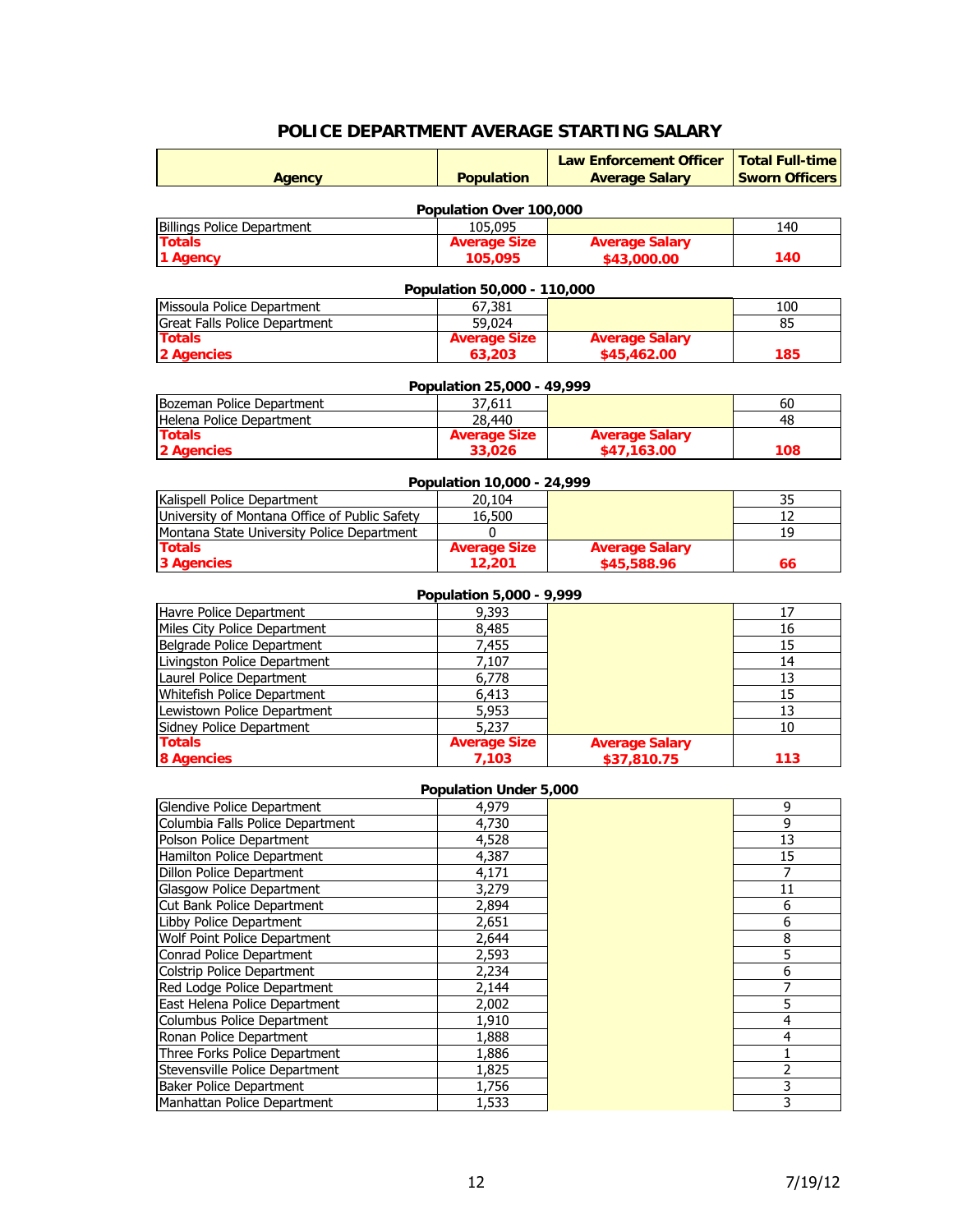| Fort Benton Police Department               | 1,477 |                       | 4        |
|---------------------------------------------|-------|-----------------------|----------|
| Thompson Falls Police Department            | 1,325 |                       | 3        |
| West Yellowstone Police Department          | 1,282 |                       | 6        |
| Chinook Police Department                   | 1,214 |                       | 4        |
| <b>Boulder Police Department</b>            | 1,194 |                       |          |
| Plains Police Department                    | 1,057 |                       |          |
| Eureka Police Department                    | 1,046 |                       | 3        |
| Troy Police Department                      | 946   |                       |          |
| <b>Ennis Police Department</b>              | 845   |                       |          |
| Fairview Police Department                  | 840   |                       |          |
| Poplar Police Department                    | 817   |                       | 3        |
| Darby Police Department                     | 720   |                       |          |
| <b>Bridger Police Department</b>            | 714   |                       |          |
| Joliet Police Department                    | 600   |                       |          |
| Hot Springs Police Department               | 549   |                       |          |
| Fromberg Police Department                  | 438   |                       |          |
| <b>Brockton Police Department</b>           | 257   |                       | $\Omega$ |
| <b>Totals</b>                               |       | <b>Average Salary</b> |          |
| <b>37 Agencies</b>                          | 2,201 | \$32,091.85           | 168      |
| *Police Departments include 2 Universities. |       |                       |          |

Average Starting Salary was not available for St. Ignatius Police Department Pinesdale Police Department operates on a voluntary basis

#### **TRIBAL AGENCY AVERAGE STARTING SALARY**

| Agency                                    | <b>Law Enforcement</b><br><b>Officer Average</b><br><b>Salary</b> | <b>Total Full-time Sworn Officers</b> |
|-------------------------------------------|-------------------------------------------------------------------|---------------------------------------|
| <b>Blackfeet Law Enforcement Services</b> |                                                                   | 22                                    |
| Crow Agency BIA/OJS                       |                                                                   | 14                                    |
| Flathead Tribal Police Department         |                                                                   | 21                                    |
| Fort Belknap Law Enforcement Office       |                                                                   |                                       |
| Fort Peck Department of Law & Justice     |                                                                   | 28                                    |
| Rocky Boy Tribal Police Department        |                                                                   | 13                                    |
| <b>Totals</b>                             | <b>Average Salary</b>                                             |                                       |
| <b>6 Agencies</b>                         | \$35,162.33                                                       | 107                                   |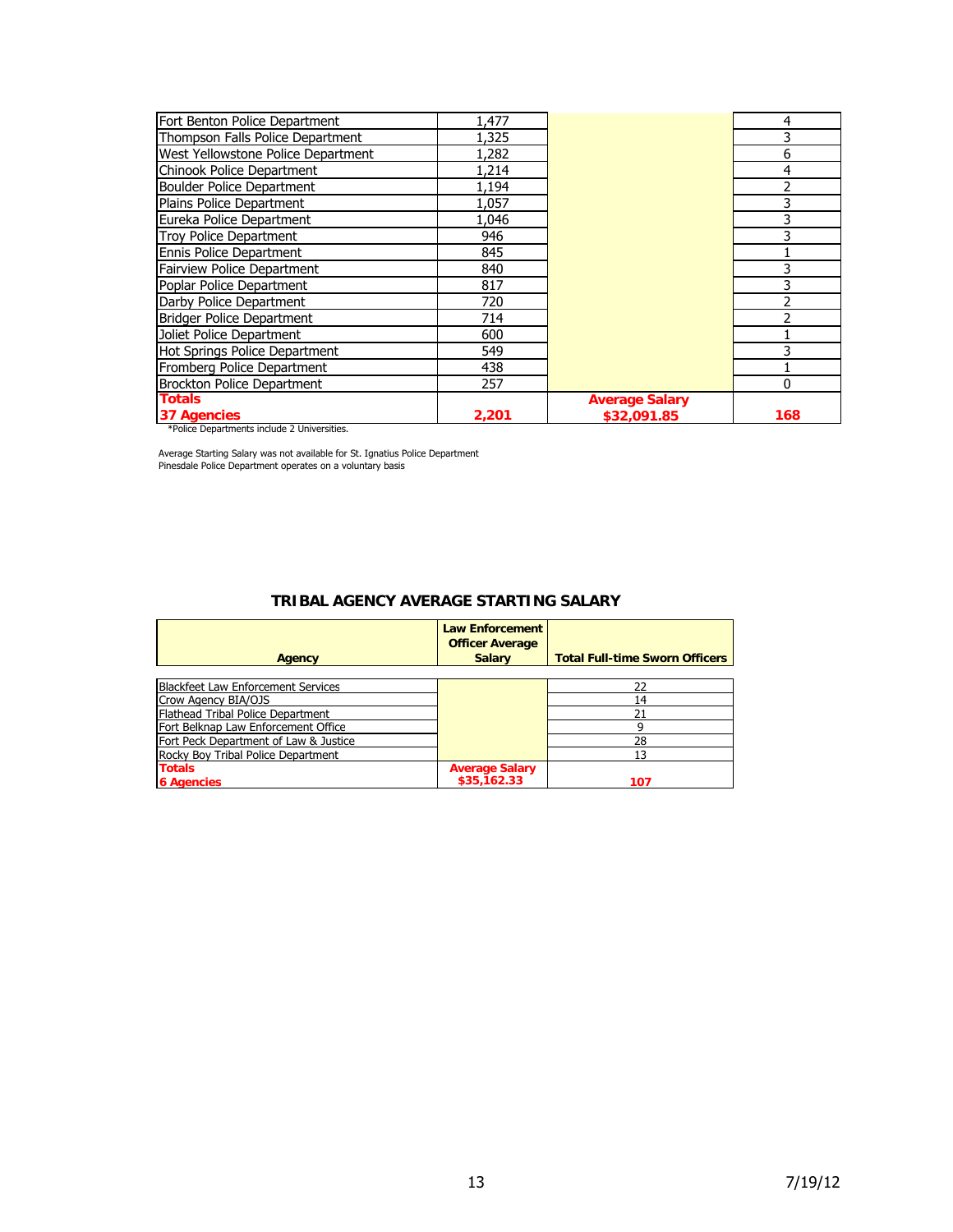|                                     | Population | <b>Number School</b>     | <b>Total Full-time</b> |  |
|-------------------------------------|------------|--------------------------|------------------------|--|
| Agency                              |            | <b>Resource Officers</b> | <b>Sworn</b>           |  |
| Cascade County Sheriff's Office     | 23,025     |                          | 34                     |  |
| Gallatin County Sheriff's Office    | 40,541     |                          | 48                     |  |
| Lake County Sheriff's Office        | 21,736     |                          | 23                     |  |
| Ravalli County Sheriffs Office      | 32,712     |                          | 30                     |  |
| <b>Butte-Silver Bow LED</b>         | 34,504     |                          | 50                     |  |
| Yellowstone County Sheriff's Office | 37,414     | 4                        | 52                     |  |
| <b>TOTALS</b>                       | 189,932    | 12                       | 237                    |  |

#### **SHERIFF'S OFFICE SCHOOL RESOURCE OFFICERS**

#### **POLICE DEPARTMENT SCHOOL RESOURCE OFFICERS**

| Agency                               | <b>Population</b> | <b>Number School</b><br><b>Resource Officers</b> | <b>Total Full-time</b><br><b>Sworn</b> |
|--------------------------------------|-------------------|--------------------------------------------------|----------------------------------------|
| <b>Great Falls Police Department</b> | 59,024            |                                                  | 85                                     |
| Lewistown Police Department          | 5,953             |                                                  | 13                                     |
| Columbia Falls Police Department     | 4,730             |                                                  | 9                                      |
| Kalispell Police Department          | 20,104            |                                                  | 35                                     |
| Bozeman Police Department            | 37,611            |                                                  | 60                                     |
| West Yellowstone Police Department   | 1,282             |                                                  | 6                                      |
| Helena Police Department             | 28,440            | 4                                                | 48                                     |
| Missoula Police Department           | 67,381            | 5                                                | 100                                    |
| Livingston Police Department         | 7,107             |                                                  | 14                                     |
| Hamilton Police Department           | 4,387             |                                                  | 15                                     |
| <b>Wolf Point Police Department</b>  | 2,644             |                                                  | 8                                      |
| <b>Glasgow Police Department</b>     | 3,279             |                                                  | 11                                     |
| <b>Billings Police Department</b>    | 105,095           | 5                                                | 140                                    |
| Laurel Police Department             | 6,778             | っ                                                | 13                                     |
| <b>TOTALS</b>                        | 353,815           | 31                                               | 557                                    |

#### **SHERIFF'S OFFICE & POLICE DEPARTMENTS TOTALS**

Agencies = 20 18% of total reported agencies

Population covered = 543,747 54.5% of total population

School Resource Officers = 43 3% of total reported sworn officers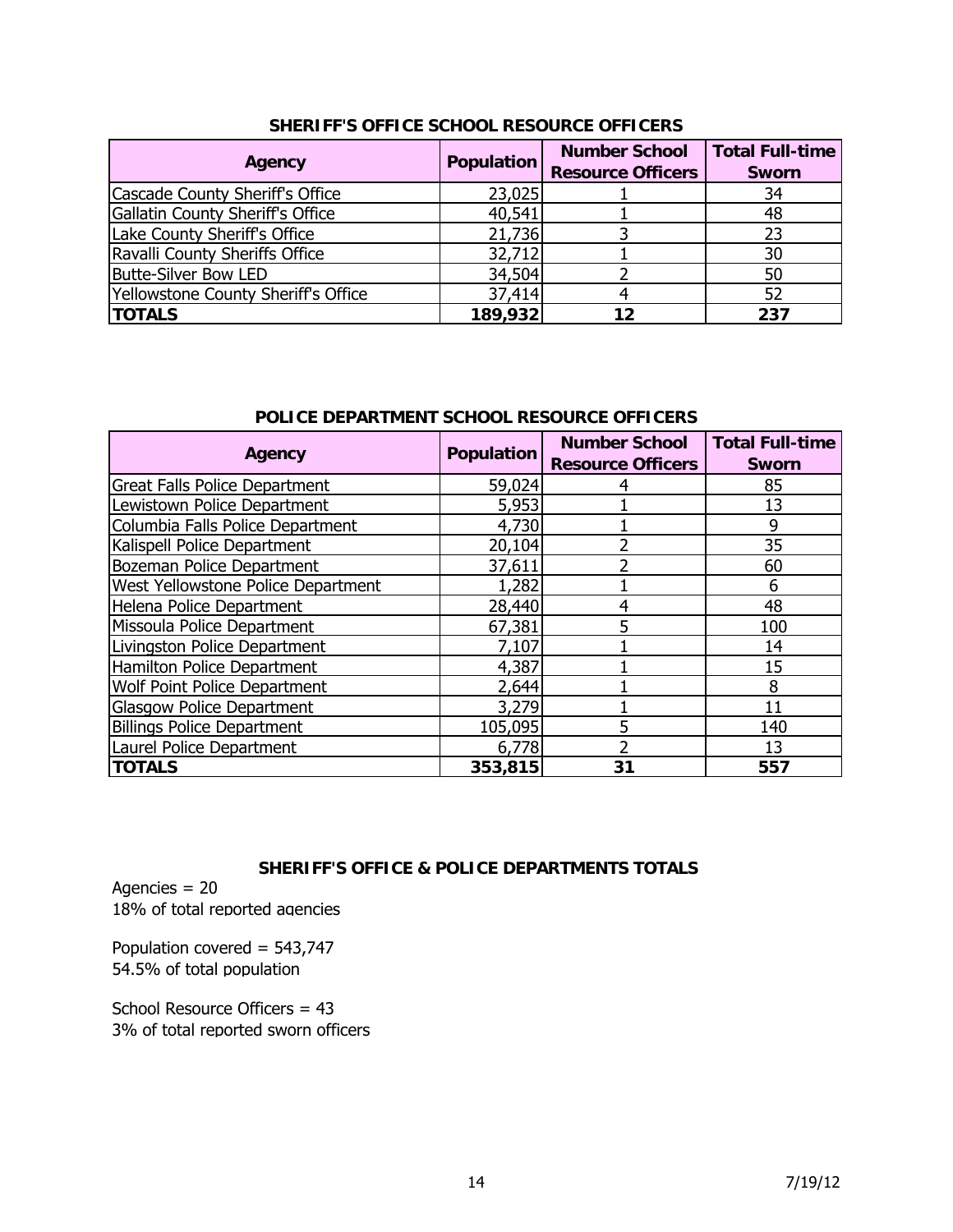| TRIBAL AGENCY SCHOOL RESOURCE OFFICERS |  |  |
|----------------------------------------|--|--|
|                                        |  |  |

| Agency                                | <b>Number School</b><br><b>Resource Officers</b> | <b>Total Full-time</b><br><b>Sworn</b> |
|---------------------------------------|--------------------------------------------------|----------------------------------------|
| Flathead Tribal Police Department     |                                                  |                                        |
| Fort Peck Department of Law & Justice |                                                  |                                        |
| Rocky Boy Tribal Police Department    |                                                  |                                        |
| <b>TOTALS</b>                         |                                                  | 62                                     |

Agencies  $= 3$ 

50% of total reported agencies

School Resource Officers = 5 5% of total reported sworn officers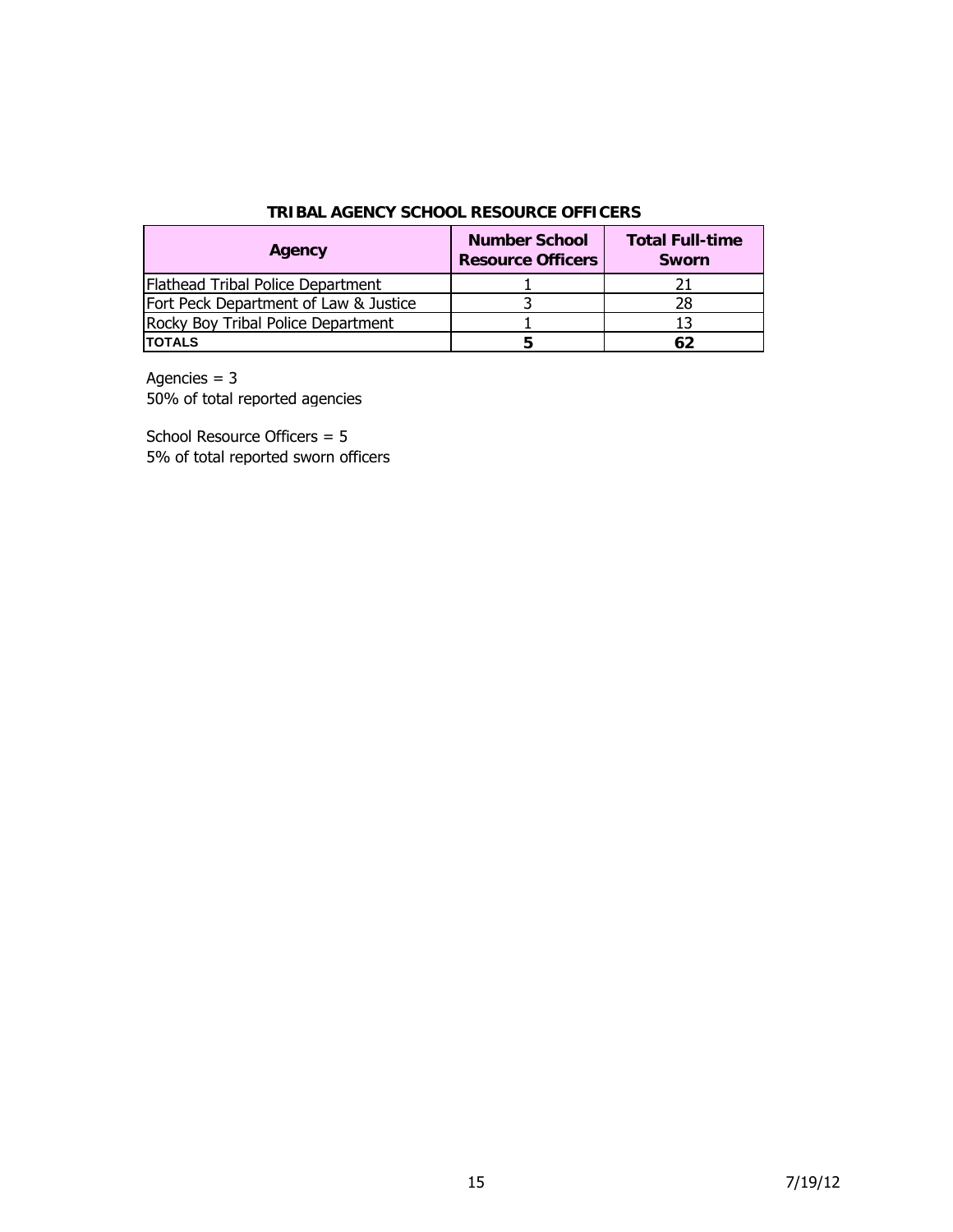# **SHERIFF'S OFFICE & POLICE DEPARTMENT 10 Year Trends**







Does include 2 Universities.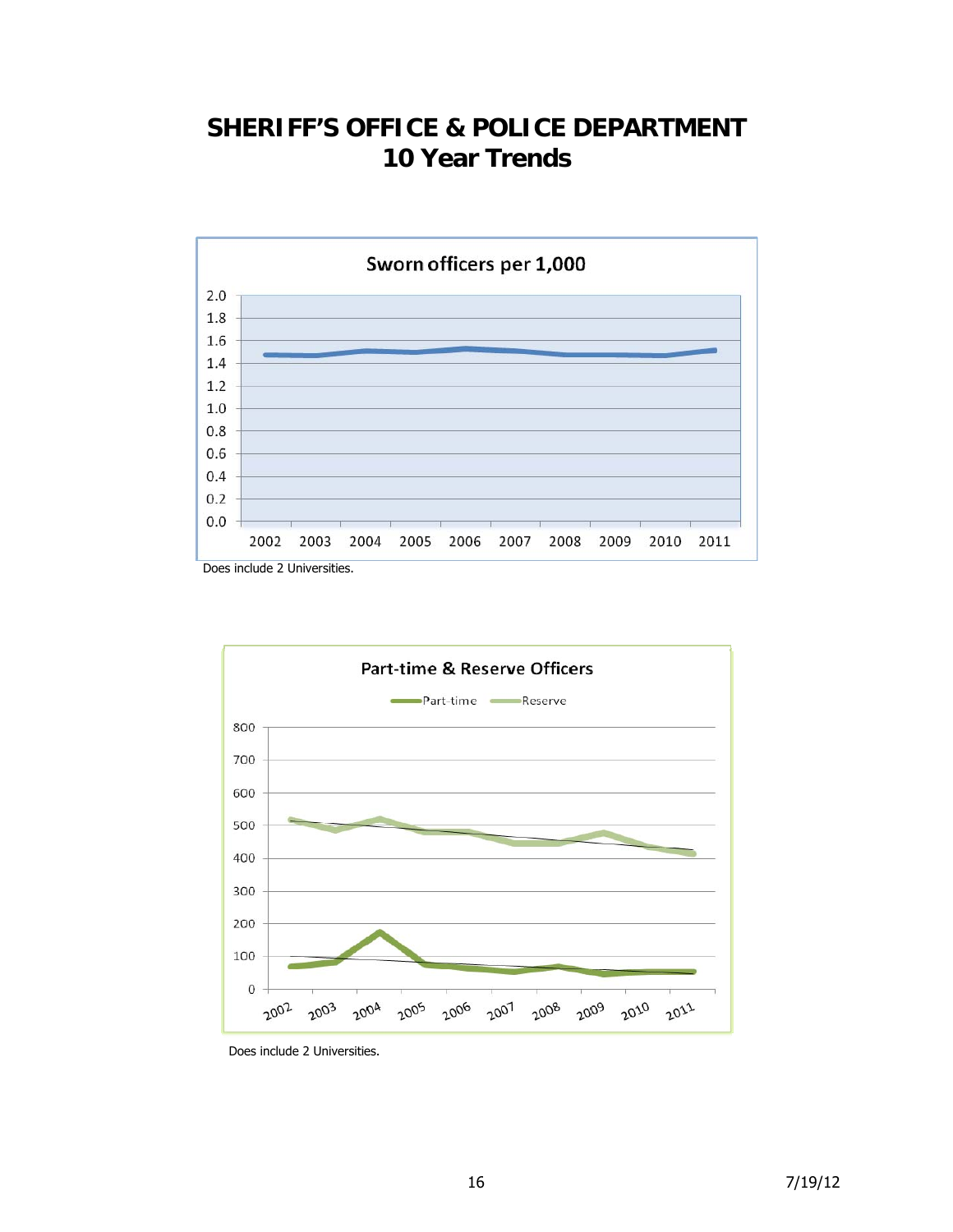

Does not include 2 Universities.



Does not include 2 Universities.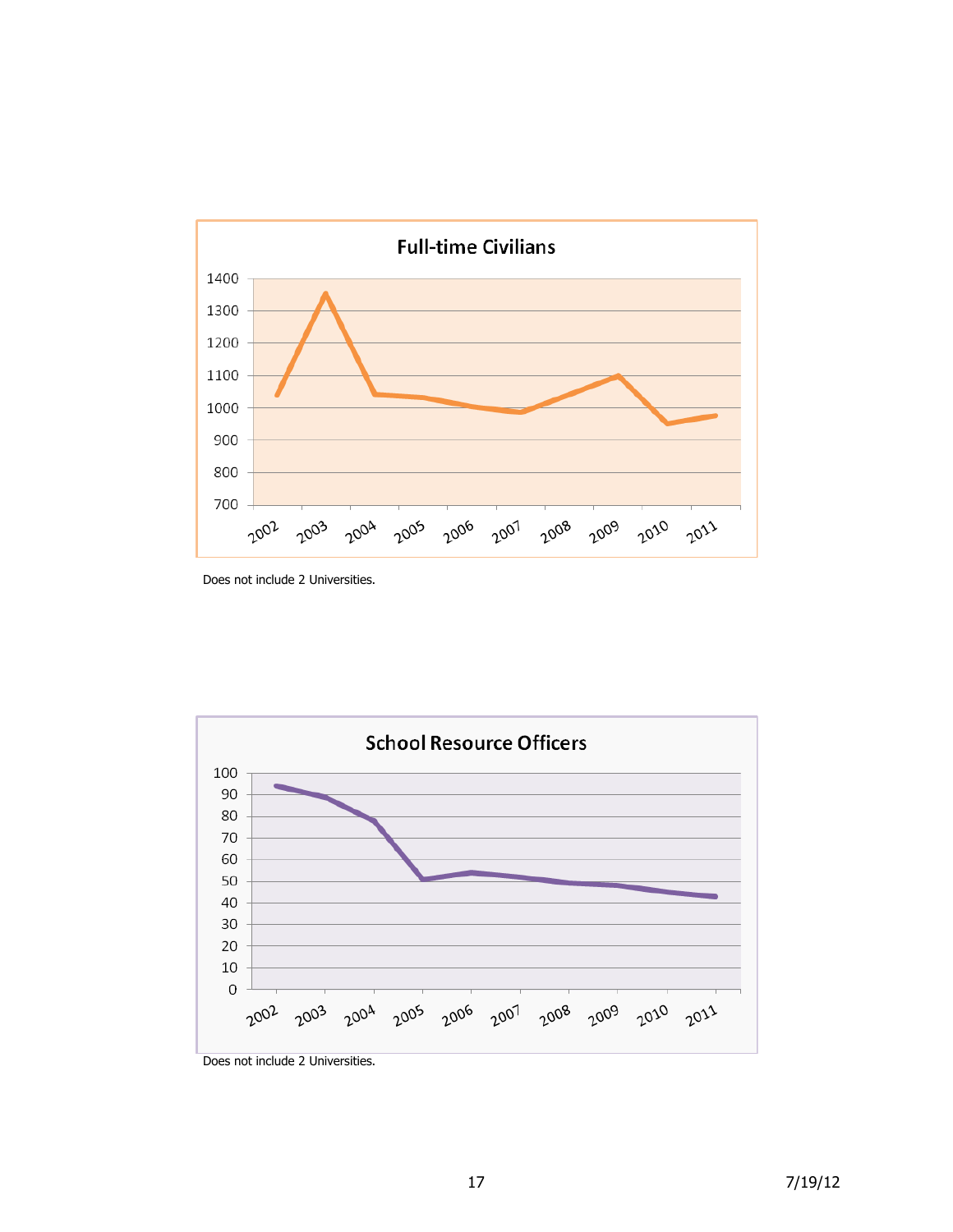

Does not include 2 Universities.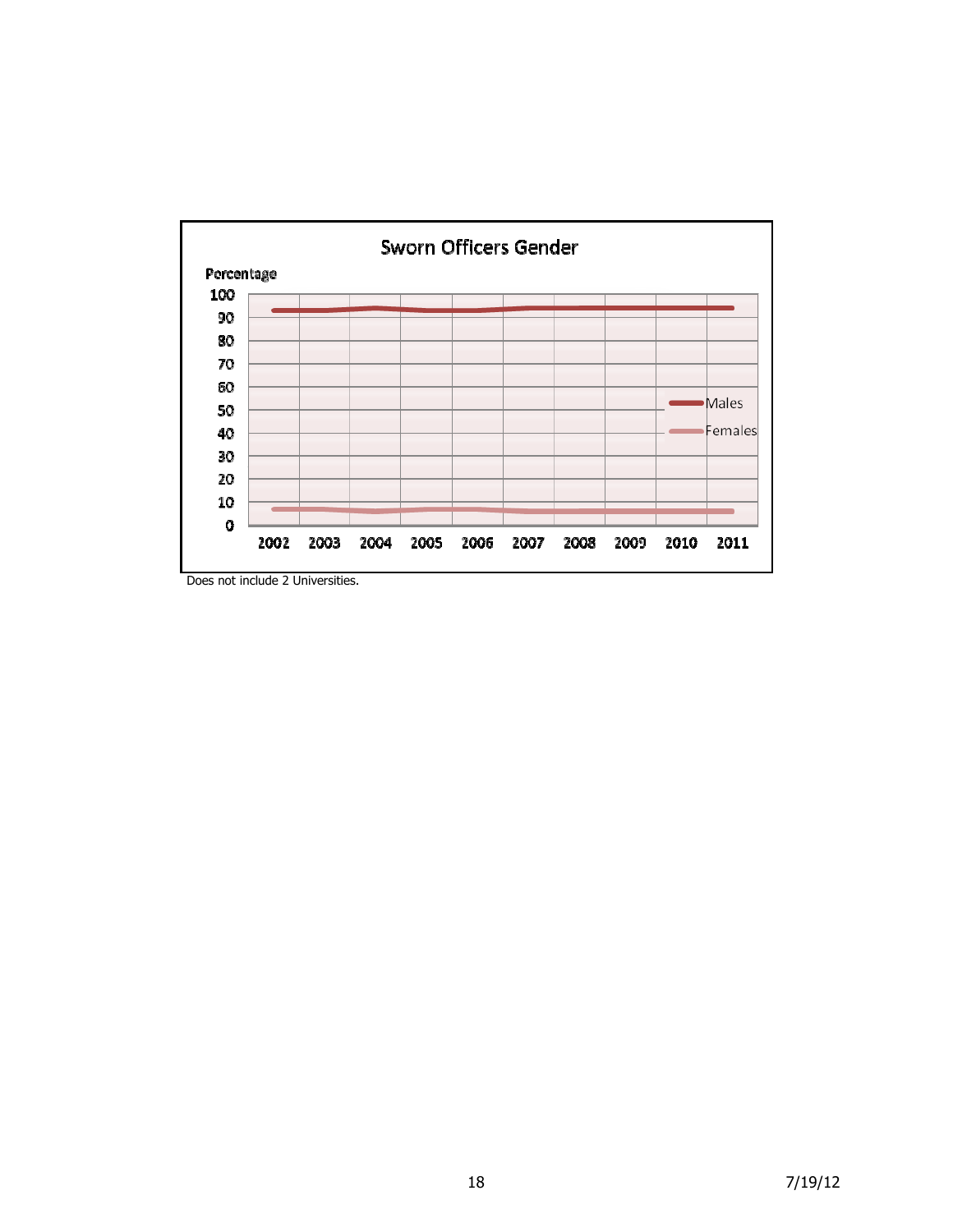#### **Montana Statewide - 2011**

|                                       |        |          |                                                  | <b>Offenses</b> |         | <b>Arrests</b> |          |
|---------------------------------------|--------|----------|--------------------------------------------------|-----------------|---------|----------------|----------|
| <b>2011 Population Estimate</b>       |        | 998,199  | <b>Group A Offenses</b>                          | Reported        | Cleared | Adult          | Juvenile |
|                                       |        |          | <b>Crimes Against Persons</b>                    |                 |         |                |          |
| <b>Offense Overview</b>               |        |          | Murder and Nonnegligent Manslaughter (09A)       | 16              | 8       | 9              |          |
| <b>Offense Total</b>                  |        | 51,209   | Negligent Manslaughter (09B)                     |                 | 5       | 4              |          |
|                                       |        |          | Kidnapping/Abduction (100)                       | 176             | 62      | 50             |          |
| <b>Number Cleared</b>                 |        | 15,047   | Forcible Rape (11A)                              | 311             | 63      | 40             |          |
| <b>Percent Cleared</b>                |        | 29.38 %  | Forcible Sodomy (11B)                            | 35              | 10      | 3              |          |
| Group A Crimes per 100,000            |        | 5,130.1  | Sexual Assault With An Object (11C)              | 10              | 0       | 0              | $\Omega$ |
| population                            |        |          | Forcible Fondling (11D)                          | 535             | 80      | 44             | 19       |
|                                       |        |          | Incest (36A)                                     | 39              |         |                | -1       |
|                                       |        |          | Statutory Rape (36B)                             | 29              |         |                |          |
| <b>Arrest Overview</b>                |        |          | Aggravated Assault (13A)                         | 1,816           | 958     | 738            | 86       |
| <b>Total Arrests</b>                  |        | 29,719   | Simple Assault (13B)                             | 6,597           | 4,046   | 3,312          | 542      |
| <b>Adult Arrests</b>                  |        | 23,140   | Intimidation (13C)                               | 273             | 62      | 47             | 5        |
| Juvenile Arrests                      |        | 6,579    | <b>Crimes Against Property</b>                   |                 |         |                |          |
| Unknown Age                           |        | 1        | Arson (200)                                      | 149             | 34      | 17             | 19       |
|                                       |        |          | Bribery (510)                                    |                 | 3       |                | $\Omega$ |
| Arrests per 100,000 population        |        | 2,977.3  | Burglary/Breaking & Entering (220)               | 2,982           | 261     | 213            | 63       |
|                                       |        |          | Counterfeiting/Forgery (250)                     | 453             | 72      | 59             | 5        |
|                                       |        |          | Destruction/Damage/Vandalism of Property (290)   | 10,452          | 1,529   | 1,007          | 452      |
| Average number offenses/incident      |        | 0.85     | Embezzlement (270)                               | 85              | 37      | 33             |          |
|                                       |        |          | False Pretenses/Swindle/Confidence Game (26A)    | 789             | 142     | 124            | 15       |
| <b>Group B Arrests</b>                |        |          | Credit Card/Automatic Teller Fraud (26B)         | 382             | 27      | 18             |          |
| <b>Offense</b>                        | Adult  | Juvenile | Impersonation (26C)                              | 372             | 24      | 19             |          |
| Bad Checks (90A)                      | 57     | $\Omega$ | Welfare Fraud (26D)                              |                 | 5       | 5              | $\Omega$ |
| Curfew/Loitering/Vagrancy             |        | 547      | Wire Fraud (26E)                                 |                 | 0       | 0              | $\Omega$ |
| Violations (90B)                      |        |          | Motor Vehicle Theft (240)                        | 1,290           | 207     | 120            | 81       |
| Disorderly Conduct (90C)              | 2,811  | 598      | Robbery (120)                                    | 165             | 34      | 41             |          |
| Driving Under the Influence           | 4,134  | 44       | Stolen Property Offenses (280)                   | 15              | 11      |                |          |
| (90D)<br>Family Offenses (Nonviolent) | 324    | 33       | Pocket-picking (23A)                             | 13              |         |                |          |
| (90F)                                 |        |          | Purse-snatching (23B)                            | 25              |         |                | $\Omega$ |
| Liquor Law Violations (90G)           | 3,331  | 1,115    | Shoplifting (23C)                                | 3,238           | 2,183   | 1,645          | 906      |
| Peeping Tom (90H)                     |        | 3        | Theft From Building (23D)                        | 2,540           | 351     | 222            | 117      |
| Runaway (90I)                         |        | 480      | Theft From Coin Operated Machine or Device (23E) | 30              |         |                | U        |
| Trespass of Real Property             | 1,004  | 221      | Theft From Motor Vehicle (23F)                   | 4,733           | 194     | 110            | 96       |
| (90J)                                 |        |          | Theft of Motor Vehicle Parts/Accessories (23G)   | 791             | 48      | 27             |          |
| <b>Total Group B</b>                  | 11,668 | 3,041    | All Other Larceny (23H)                          | 7,707           | 814     | 563            | 209      |
|                                       |        |          | <b>Crimes Against Society</b>                    |                 |         |                |          |
|                                       |        |          | Drug/Narcotic Violations (35A)                   | 2,744           | 1,922   | 1,514          | 448      |
|                                       |        |          | Drug Equipment Violations (35B)                  | 2,166           | 1,694   | 1,354          | 422      |
|                                       |        |          | Betting/Wagering (39A)                           |                 |         |                | 0        |
|                                       |        |          | Operating/Promoting/Assisting Gambling (39B)     |                 |         |                | 0        |
|                                       |        |          | Gambling Equipment Violations (39C)              |                 |         |                | 0        |
|                                       |        |          | Sports Tampering (39D)                           |                 |         |                | 0        |
|                                       |        |          | Pornography/Obscene Material (370)               | 11              |         |                |          |
|                                       |        |          | Prostitution (40A)                               |                 |         |                | 0        |
|                                       |        |          | Assisting or Promoting Prostitution (40B)        |                 |         |                |          |
|                                       |        |          | Weapon Law Violations (520)                      | 203             | 139     | 104            | 22       |
|                                       |        |          | <b>Total Group A Offenses</b>                    | 51,209          | 15,047  | 11,472         | 3,538    |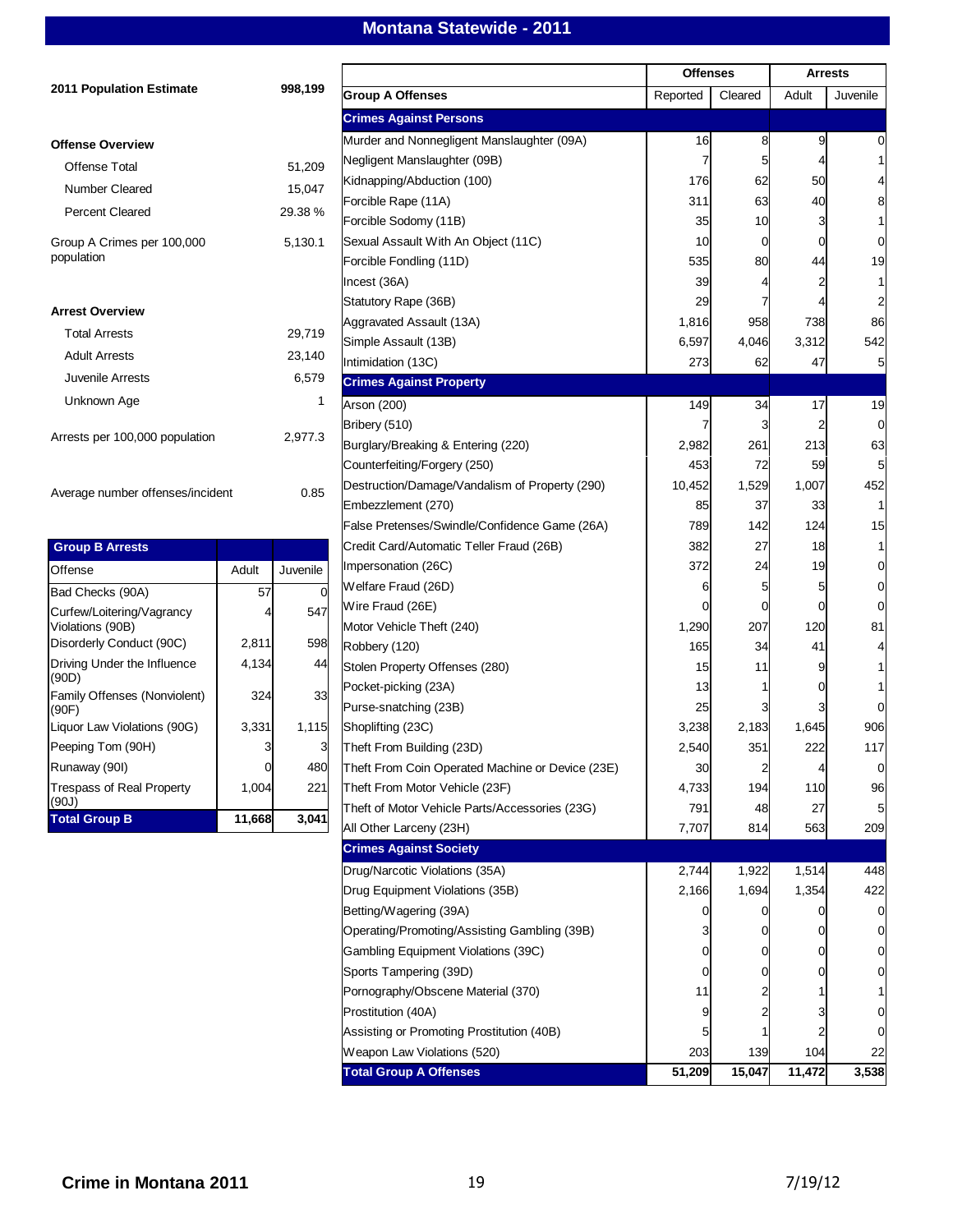| <b>Agency</b>               |        | <b>Population Number of Incidents</b> |
|-----------------------------|--------|---------------------------------------|
| Beaverhead SO               | 5,157  | 188                                   |
| Dillon PD                   | 4,171  | 281                                   |
| <b>Big Horn SO</b>          | 12,979 | 910                                   |
| <b>Blaine SO</b>            | 5,335  | 91                                    |
| <b>Broadwater SO</b>        | 5,662  | 208                                   |
| Carbon SO                   | 6,271  | 155                                   |
| Red Lodge PD                | 2,144  | 192                                   |
| <b>Bridger PD</b>           | 714    | 12                                    |
| Fromberg PD *               | 438    | 34                                    |
| Joliet PD                   | 600    | 13                                    |
| Carter SO                   | 1,170  |                                       |
| Cascade SO                  | 23,025 | 742                                   |
| <b>Great Falls PD</b>       | 59,024 | 6,385                                 |
| Choteau SO                  | 4,388  | 65                                    |
| Fort Benton PD              | 1,477  | 54                                    |
| Custer SO                   | 3,318  | 101                                   |
| Miles City PD               | 8,485  | 608                                   |
| Daniels SO                  | 1,767  | 11                                    |
| Dawson SO                   | 4,067  | 258                                   |
| <b>Glendive PD</b>          | 4,979  | 669                                   |
| Deer Lodge SO               | 9,381  | 482                                   |
| Fallon SO                   | 1,160  | 20                                    |
| <b>Baker PD</b>             | 1,756  | 85                                    |
| Fergus SO                   | 5,736  | 139                                   |
| Lewistown PD                | 5,953  | 259                                   |
| <b>Flathead SO</b>          | 60,488 | 1,510                                 |
| Whitefish PD                | 6,413  | 440                                   |
| Columbia Falls PD           | 4,730  | 276                                   |
| Kalispell PD                | 20,104 | 1,788                                 |
| Gallatin SO                 | 40,541 | 988                                   |
| Bozeman PD                  | 37,611 | 2,567                                 |
| Belgrade PD                 | 7,455  | 555                                   |
| Manhattan PD                | 1,533  | 51                                    |
| West Yellowstone PD         | 1,282  | 31                                    |
| Montana State University PD | 14,153 | 368                                   |
| Garfield SO                 | 1,217  | $\mathbf{0}$                          |
| Glacier SO                  | 10,624 | 227                                   |
| Cut Bank PD                 | 2,894  | 474                                   |
| Golden Valley SO            | 892    |                                       |
| Granite SO                  | 3,106  | 130                                   |
| Hill SO                     | 6,846  | 416                                   |

## **2011 Incidents by Agency**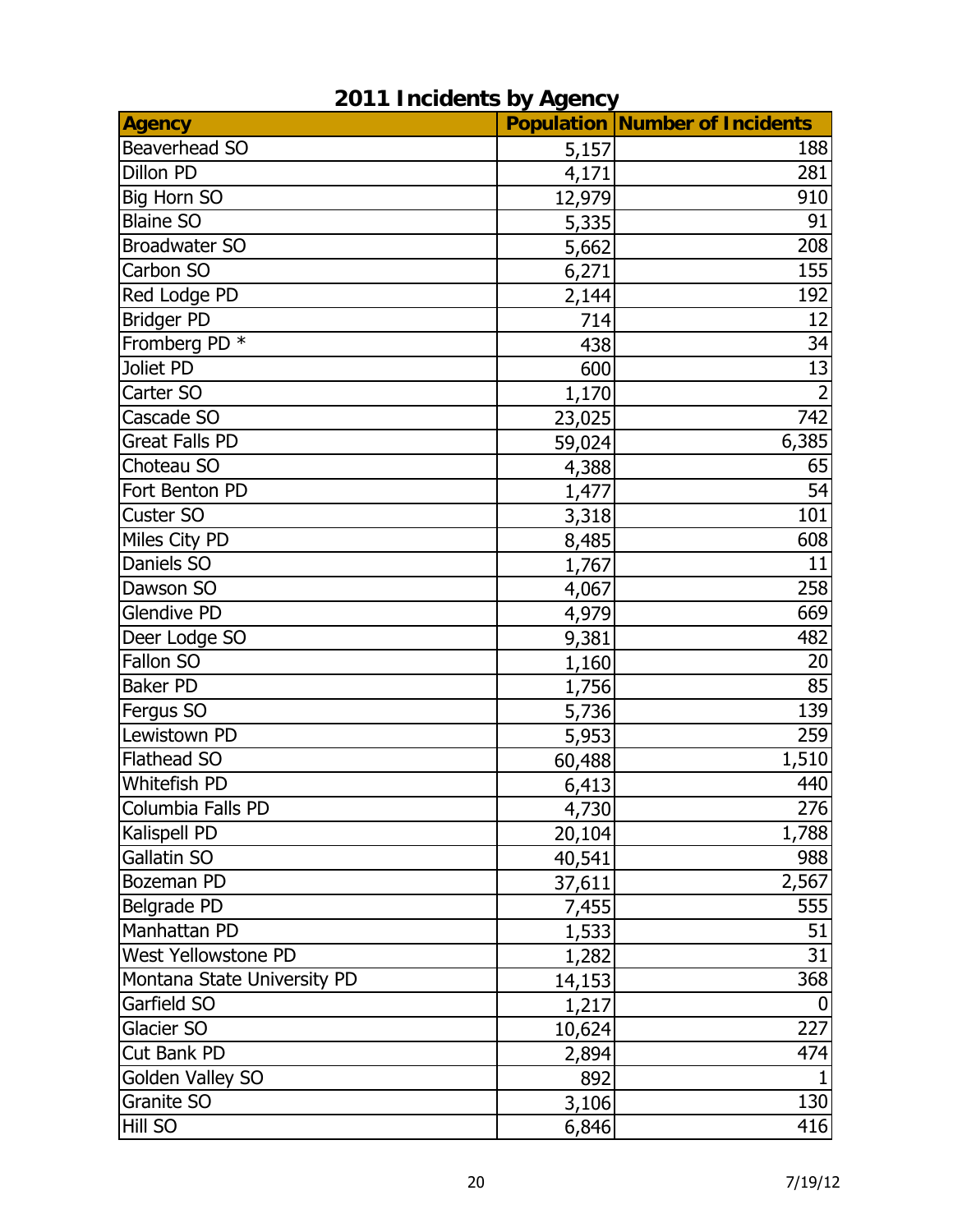| Havre PD                    | 9,393  | 1,438           |
|-----------------------------|--------|-----------------|
| Jefferson SO                | 10,313 | 209             |
| <b>Boulder PD</b>           | 1,194  | 35              |
| Judith Basin SO             | 2,090  | 14              |
| Lake SO                     | 21,736 | 723             |
| Polson PD                   | 4,528  | 645             |
| Ronan PD                    | 1,888  | 250             |
| St. Ignatius PD             | 849    | 30              |
| Lewis and Clark SO          | 33,516 | 1,085           |
| Helena PD                   | 28,440 | 2,610           |
| East Helena PD              | 2,002  | 82              |
| Lincoln SO                  | 15,219 | 523             |
| Libby PD                    | 2,651  | 300             |
| Eureka PD                   | 1,046  | 77              |
| <b>Troy PD</b>              | 946    | 83              |
| Madison SO                  | 6,914  | 136             |
| Ennis PD                    | 845    | 23              |
| McCone SO                   | 1,749  | 40              |
| Meagher SO                  | 1,908  | 56              |
| Mineral SO                  | 4,260  | 15              |
| Missoula SO                 | 42,888 | 1,220           |
| Missoula PD                 | 67,381 | 8,300           |
| University of Montana PD ** | 16,500 | 15              |
| Musselshell SO              | 4,578  | 172             |
| Park SO                     | 8,668  | 235             |
| Livingston PD               | 7,107  | 462             |
| Petroleum SO <sup>*</sup>   | 498    | 15              |
| Phillips SO                 | 4,291  | 192             |
| Pondera SO                  | 3,615  | $\overline{25}$ |
| Conrad PD                   | 2,593  | 140             |
| Powell SO                   | 7,089  | 219             |
| Prairie SO                  | 1,189  | 21              |
| Ravalli SO                  | 32,712 | 960             |
| Hamilton PD                 | 4,387  | 756             |
| Stevensville PD             | 1,825  | 67              |
| Darby PD <sup>*</sup>       | 720    | 158             |
| <b>Richland SO</b>          | 3,756  | 114             |
| Sidney PD                   | 5,237  | 325             |
| Fairview PD *               | 840    | 100             |
| Roosevelt SO                | 6,800  | 276             |
| <b>Wolf Point PD</b>        | 2,644  | 506             |
| Poplar PD                   | 817    | 83              |
| Rosebud SO                  | 7,081  | 259             |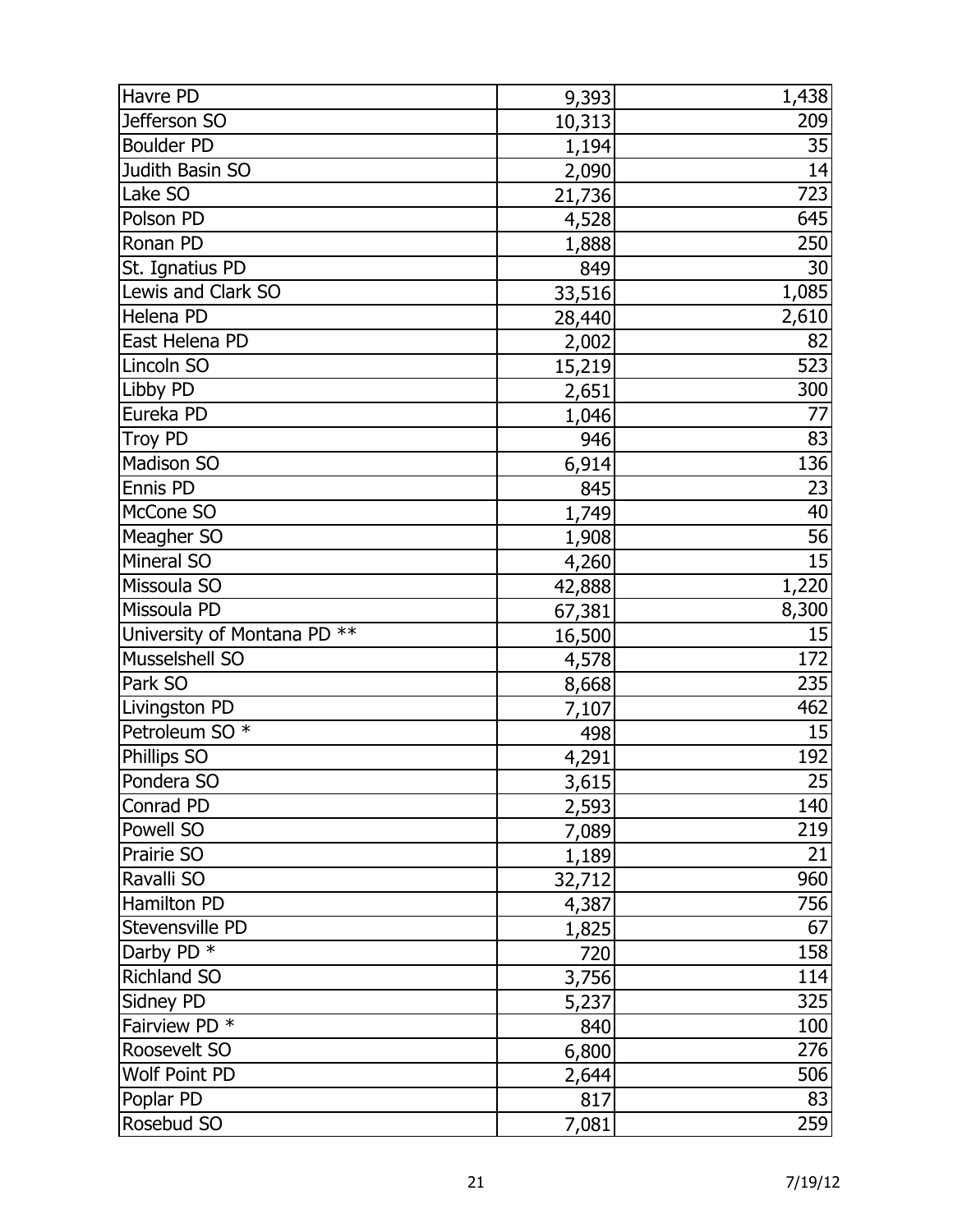| Colstrip PD              | 2,234   | 123   |
|--------------------------|---------|-------|
| Sanders SO               | 8,583   | 180   |
| Thompson Falls PD        | 1,325   | 102   |
| Plains PD                | 1,057   | 55    |
| <b>Hot Springs PD</b>    | 549     | 23    |
| Sheridan SO              | 3,414   | 198   |
| Silver Bow SO            | 34,504  | 2,878 |
| Stillwater SO            | 7,288   | 255   |
| <b>Columbus PD</b>       | 1,910   | 68    |
| <b>Sweet Grass SO</b>    | 3,683   | 143   |
| <b>Teton SO</b>          | 6,127   | 144   |
| <b>Toole SO</b>          | 5,371   | 363   |
| Treasure SO <sup>*</sup> | 724     | 12    |
| <b>Valley SO</b>         | 4,155   | 130   |
| <b>Glasgow PD</b>        | 3,279   | 272   |
| <b>Wheatland SO</b>      | 2,187   | 13    |
| <b>Wibaux SO</b>         | 1,026   | 10    |
| Yellowstone SO           | 37,414  | 1,462 |
| <b>Billings PD</b>       | 105,095 | 8,604 |
| Laurel PD                | 6,778   | 506   |

\* End-of-the-Year Paper Summary report.

\*\* Partial reporting for the year.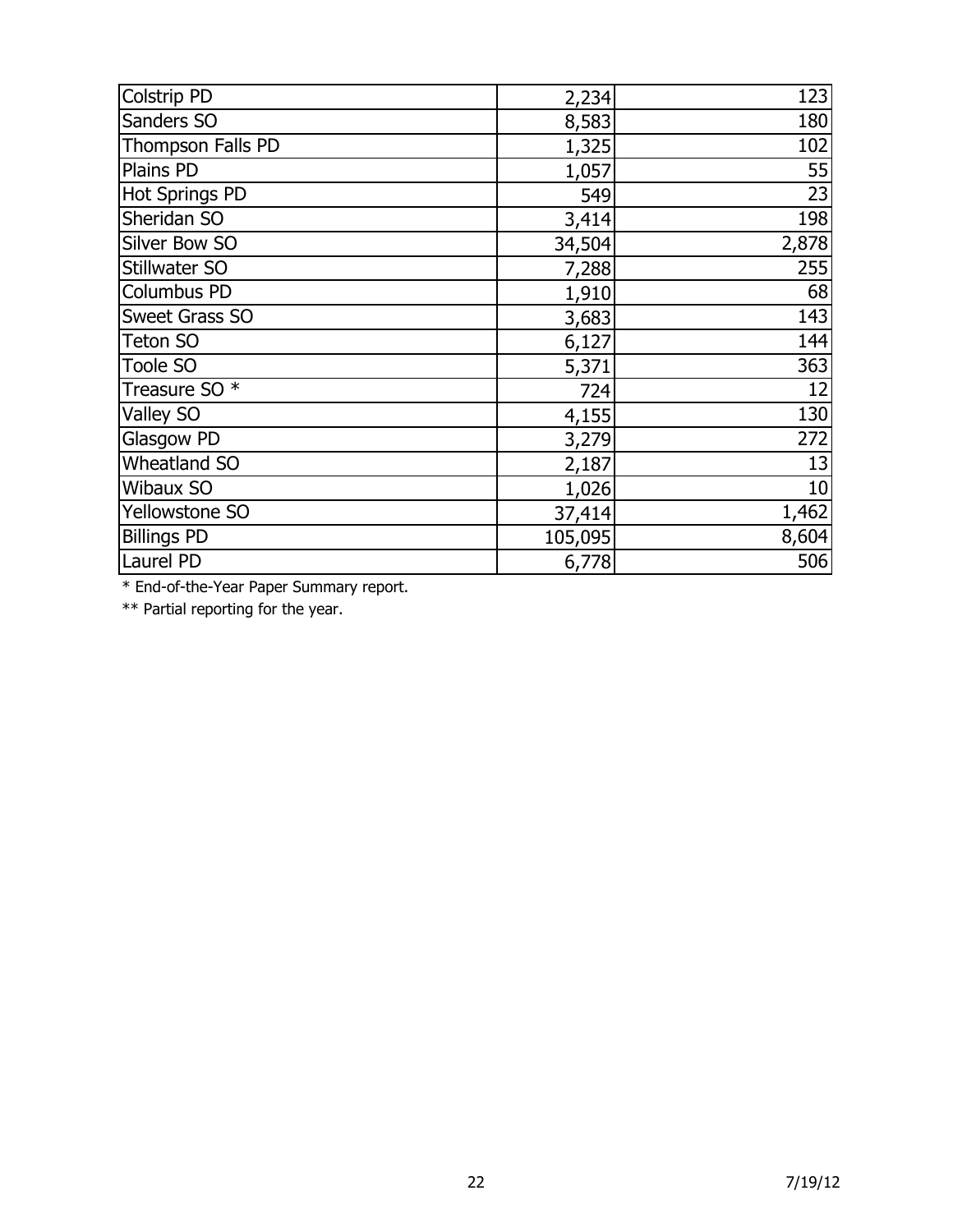| <b>Arrest Type</b><br><b>Arrest Type</b><br>Taken Into All Arrest On-View Summoned/ Taken Into<br>On-View<br>Summoned/<br>Total<br><b>Population Arrestees</b><br>Arrest<br>Cited<br>Custody<br><b>Types</b><br>Arrest<br>Cited<br>Custody<br>Agency<br>5,157<br>83<br>43<br>31<br>9<br>6.0<br><b>Beaverhead SO</b><br>16.1<br>8.3<br>349<br>125<br>197<br>27<br>83.7<br>30.0<br>47.2<br>Dillon PD<br>4,171<br>407<br>160<br>252<br>12,979<br>819<br>63.1<br>31.4<br>12.3<br><b>Big Horn SO</b><br>16<br>28<br>5,335<br>53<br>9<br>9.9<br>3.0<br>1.7<br><b>Blaine SO</b><br>5,662<br>119<br>21<br>5<br>25.6<br>3.7<br>145<br>21.0<br><b>Broadwater SO</b><br>Carbon SO<br>6,271<br>48<br>14<br>30<br>4<br>7.7<br>2.2<br>4.8<br>111<br>34<br>54<br>23<br>25.2<br>2,144<br>51.8<br>15.9<br><b>Red Lodge PD</b><br>$\mathbf{0}$<br>714<br>$\mathbf{0}$<br>$\mathbf{0}$<br>$\mathbf{0}$<br>0.0<br>0.0<br>0.0<br><b>Bridger PD</b><br>Fromberg PD *<br>438<br>18<br>N/A<br>N/A<br>N/A<br>41.1<br>N/A<br>N/A<br>Joliet PD<br>600<br>5<br>5<br>$\mathbf{0}$<br>$\bf{0}$<br>8.3<br>8.3<br>0.0<br>1,170<br>$\mathbf{0}$<br>$\mathbf 0$<br>0.9<br>0.0<br>0.9<br>Carter SO<br>$\mathbf{1}$<br>92<br>23,025<br>312<br>104<br>116<br>13.6<br>4.5<br>5.0<br>Cascade SO<br>35.7<br>59,024<br>3,843<br>1,689<br>2,106<br>48<br>65.1<br>28.6<br><b>Great Falls PD</b><br>Choteau SO<br>4,388<br>34<br>23<br>8<br>3<br>7.8<br>5.2<br>1.8<br>10<br>1,477<br>31<br>0<br>21<br>21.0<br>0.0<br>14.2<br><b>Fort Benton PD</b><br>$\overline{2}$<br>3,318<br>38<br>20<br>16<br>6.0<br>4.8<br>Custer SO<br>11.5<br>164<br>9<br>8,485<br>364<br>191<br>42.9<br>19.3<br>22.5<br><b>Miles City PD</b><br>$\mathbf{0}$<br>12<br>Daniels SO<br>1,767<br>11<br>0.6<br>6.2<br>$\overline{1}$<br>6.8<br>58<br>58<br>32<br>7.9<br>4,067<br>148<br>36.4<br>14.3<br>Dawson SO<br>72<br>4,979<br>162<br>174<br>32.5<br>35.0<br>408<br>81.9<br><b>Glendive PD</b><br>9,381<br>252<br>110<br>124<br>18<br>26.9<br>13.2<br>Deer Lodge SO<br>11.7<br>$\overline{2}$<br>$\mathbf{0}$<br>$\overline{2}$<br>1.7<br>1.7<br>1,160<br>$\overline{4}$<br>3.5<br>Fallon SO<br>1,756<br>17<br>26<br>25.1<br>9.7<br><b>Baker PD</b><br>44<br>1<br>14.8<br>$\overline{3}$<br>19<br>9<br>5,736<br>31<br>5.4<br>3.3<br>0.5<br>Fergus SO<br>70<br>22<br>23<br>5,953<br>25<br>3.7<br>4.2<br><b>Lewistown PD</b><br>11.8 |
|-----------------------------------------------------------------------------------------------------------------------------------------------------------------------------------------------------------------------------------------------------------------------------------------------------------------------------------------------------------------------------------------------------------------------------------------------------------------------------------------------------------------------------------------------------------------------------------------------------------------------------------------------------------------------------------------------------------------------------------------------------------------------------------------------------------------------------------------------------------------------------------------------------------------------------------------------------------------------------------------------------------------------------------------------------------------------------------------------------------------------------------------------------------------------------------------------------------------------------------------------------------------------------------------------------------------------------------------------------------------------------------------------------------------------------------------------------------------------------------------------------------------------------------------------------------------------------------------------------------------------------------------------------------------------------------------------------------------------------------------------------------------------------------------------------------------------------------------------------------------------------------------------------------------------------------------------------------------------------------------------------------------------------------------------------------------------------------------------------------------------------------------------------------------------------------------------------------------------------------------------------------------------------------------------------------------------------------------------------------------|
|                                                                                                                                                                                                                                                                                                                                                                                                                                                                                                                                                                                                                                                                                                                                                                                                                                                                                                                                                                                                                                                                                                                                                                                                                                                                                                                                                                                                                                                                                                                                                                                                                                                                                                                                                                                                                                                                                                                                                                                                                                                                                                                                                                                                                                                                                                                                                                 |
|                                                                                                                                                                                                                                                                                                                                                                                                                                                                                                                                                                                                                                                                                                                                                                                                                                                                                                                                                                                                                                                                                                                                                                                                                                                                                                                                                                                                                                                                                                                                                                                                                                                                                                                                                                                                                                                                                                                                                                                                                                                                                                                                                                                                                                                                                                                                                                 |
|                                                                                                                                                                                                                                                                                                                                                                                                                                                                                                                                                                                                                                                                                                                                                                                                                                                                                                                                                                                                                                                                                                                                                                                                                                                                                                                                                                                                                                                                                                                                                                                                                                                                                                                                                                                                                                                                                                                                                                                                                                                                                                                                                                                                                                                                                                                                                                 |
|                                                                                                                                                                                                                                                                                                                                                                                                                                                                                                                                                                                                                                                                                                                                                                                                                                                                                                                                                                                                                                                                                                                                                                                                                                                                                                                                                                                                                                                                                                                                                                                                                                                                                                                                                                                                                                                                                                                                                                                                                                                                                                                                                                                                                                                                                                                                                                 |
|                                                                                                                                                                                                                                                                                                                                                                                                                                                                                                                                                                                                                                                                                                                                                                                                                                                                                                                                                                                                                                                                                                                                                                                                                                                                                                                                                                                                                                                                                                                                                                                                                                                                                                                                                                                                                                                                                                                                                                                                                                                                                                                                                                                                                                                                                                                                                                 |
|                                                                                                                                                                                                                                                                                                                                                                                                                                                                                                                                                                                                                                                                                                                                                                                                                                                                                                                                                                                                                                                                                                                                                                                                                                                                                                                                                                                                                                                                                                                                                                                                                                                                                                                                                                                                                                                                                                                                                                                                                                                                                                                                                                                                                                                                                                                                                                 |
|                                                                                                                                                                                                                                                                                                                                                                                                                                                                                                                                                                                                                                                                                                                                                                                                                                                                                                                                                                                                                                                                                                                                                                                                                                                                                                                                                                                                                                                                                                                                                                                                                                                                                                                                                                                                                                                                                                                                                                                                                                                                                                                                                                                                                                                                                                                                                                 |
|                                                                                                                                                                                                                                                                                                                                                                                                                                                                                                                                                                                                                                                                                                                                                                                                                                                                                                                                                                                                                                                                                                                                                                                                                                                                                                                                                                                                                                                                                                                                                                                                                                                                                                                                                                                                                                                                                                                                                                                                                                                                                                                                                                                                                                                                                                                                                                 |
|                                                                                                                                                                                                                                                                                                                                                                                                                                                                                                                                                                                                                                                                                                                                                                                                                                                                                                                                                                                                                                                                                                                                                                                                                                                                                                                                                                                                                                                                                                                                                                                                                                                                                                                                                                                                                                                                                                                                                                                                                                                                                                                                                                                                                                                                                                                                                                 |
|                                                                                                                                                                                                                                                                                                                                                                                                                                                                                                                                                                                                                                                                                                                                                                                                                                                                                                                                                                                                                                                                                                                                                                                                                                                                                                                                                                                                                                                                                                                                                                                                                                                                                                                                                                                                                                                                                                                                                                                                                                                                                                                                                                                                                                                                                                                                                                 |
|                                                                                                                                                                                                                                                                                                                                                                                                                                                                                                                                                                                                                                                                                                                                                                                                                                                                                                                                                                                                                                                                                                                                                                                                                                                                                                                                                                                                                                                                                                                                                                                                                                                                                                                                                                                                                                                                                                                                                                                                                                                                                                                                                                                                                                                                                                                                                                 |
|                                                                                                                                                                                                                                                                                                                                                                                                                                                                                                                                                                                                                                                                                                                                                                                                                                                                                                                                                                                                                                                                                                                                                                                                                                                                                                                                                                                                                                                                                                                                                                                                                                                                                                                                                                                                                                                                                                                                                                                                                                                                                                                                                                                                                                                                                                                                                                 |
|                                                                                                                                                                                                                                                                                                                                                                                                                                                                                                                                                                                                                                                                                                                                                                                                                                                                                                                                                                                                                                                                                                                                                                                                                                                                                                                                                                                                                                                                                                                                                                                                                                                                                                                                                                                                                                                                                                                                                                                                                                                                                                                                                                                                                                                                                                                                                                 |
|                                                                                                                                                                                                                                                                                                                                                                                                                                                                                                                                                                                                                                                                                                                                                                                                                                                                                                                                                                                                                                                                                                                                                                                                                                                                                                                                                                                                                                                                                                                                                                                                                                                                                                                                                                                                                                                                                                                                                                                                                                                                                                                                                                                                                                                                                                                                                                 |
|                                                                                                                                                                                                                                                                                                                                                                                                                                                                                                                                                                                                                                                                                                                                                                                                                                                                                                                                                                                                                                                                                                                                                                                                                                                                                                                                                                                                                                                                                                                                                                                                                                                                                                                                                                                                                                                                                                                                                                                                                                                                                                                                                                                                                                                                                                                                                                 |
|                                                                                                                                                                                                                                                                                                                                                                                                                                                                                                                                                                                                                                                                                                                                                                                                                                                                                                                                                                                                                                                                                                                                                                                                                                                                                                                                                                                                                                                                                                                                                                                                                                                                                                                                                                                                                                                                                                                                                                                                                                                                                                                                                                                                                                                                                                                                                                 |
|                                                                                                                                                                                                                                                                                                                                                                                                                                                                                                                                                                                                                                                                                                                                                                                                                                                                                                                                                                                                                                                                                                                                                                                                                                                                                                                                                                                                                                                                                                                                                                                                                                                                                                                                                                                                                                                                                                                                                                                                                                                                                                                                                                                                                                                                                                                                                                 |
|                                                                                                                                                                                                                                                                                                                                                                                                                                                                                                                                                                                                                                                                                                                                                                                                                                                                                                                                                                                                                                                                                                                                                                                                                                                                                                                                                                                                                                                                                                                                                                                                                                                                                                                                                                                                                                                                                                                                                                                                                                                                                                                                                                                                                                                                                                                                                                 |
|                                                                                                                                                                                                                                                                                                                                                                                                                                                                                                                                                                                                                                                                                                                                                                                                                                                                                                                                                                                                                                                                                                                                                                                                                                                                                                                                                                                                                                                                                                                                                                                                                                                                                                                                                                                                                                                                                                                                                                                                                                                                                                                                                                                                                                                                                                                                                                 |
|                                                                                                                                                                                                                                                                                                                                                                                                                                                                                                                                                                                                                                                                                                                                                                                                                                                                                                                                                                                                                                                                                                                                                                                                                                                                                                                                                                                                                                                                                                                                                                                                                                                                                                                                                                                                                                                                                                                                                                                                                                                                                                                                                                                                                                                                                                                                                                 |
|                                                                                                                                                                                                                                                                                                                                                                                                                                                                                                                                                                                                                                                                                                                                                                                                                                                                                                                                                                                                                                                                                                                                                                                                                                                                                                                                                                                                                                                                                                                                                                                                                                                                                                                                                                                                                                                                                                                                                                                                                                                                                                                                                                                                                                                                                                                                                                 |
|                                                                                                                                                                                                                                                                                                                                                                                                                                                                                                                                                                                                                                                                                                                                                                                                                                                                                                                                                                                                                                                                                                                                                                                                                                                                                                                                                                                                                                                                                                                                                                                                                                                                                                                                                                                                                                                                                                                                                                                                                                                                                                                                                                                                                                                                                                                                                                 |
|                                                                                                                                                                                                                                                                                                                                                                                                                                                                                                                                                                                                                                                                                                                                                                                                                                                                                                                                                                                                                                                                                                                                                                                                                                                                                                                                                                                                                                                                                                                                                                                                                                                                                                                                                                                                                                                                                                                                                                                                                                                                                                                                                                                                                                                                                                                                                                 |
|                                                                                                                                                                                                                                                                                                                                                                                                                                                                                                                                                                                                                                                                                                                                                                                                                                                                                                                                                                                                                                                                                                                                                                                                                                                                                                                                                                                                                                                                                                                                                                                                                                                                                                                                                                                                                                                                                                                                                                                                                                                                                                                                                                                                                                                                                                                                                                 |
|                                                                                                                                                                                                                                                                                                                                                                                                                                                                                                                                                                                                                                                                                                                                                                                                                                                                                                                                                                                                                                                                                                                                                                                                                                                                                                                                                                                                                                                                                                                                                                                                                                                                                                                                                                                                                                                                                                                                                                                                                                                                                                                                                                                                                                                                                                                                                                 |
|                                                                                                                                                                                                                                                                                                                                                                                                                                                                                                                                                                                                                                                                                                                                                                                                                                                                                                                                                                                                                                                                                                                                                                                                                                                                                                                                                                                                                                                                                                                                                                                                                                                                                                                                                                                                                                                                                                                                                                                                                                                                                                                                                                                                                                                                                                                                                                 |
|                                                                                                                                                                                                                                                                                                                                                                                                                                                                                                                                                                                                                                                                                                                                                                                                                                                                                                                                                                                                                                                                                                                                                                                                                                                                                                                                                                                                                                                                                                                                                                                                                                                                                                                                                                                                                                                                                                                                                                                                                                                                                                                                                                                                                                                                                                                                                                 |
|                                                                                                                                                                                                                                                                                                                                                                                                                                                                                                                                                                                                                                                                                                                                                                                                                                                                                                                                                                                                                                                                                                                                                                                                                                                                                                                                                                                                                                                                                                                                                                                                                                                                                                                                                                                                                                                                                                                                                                                                                                                                                                                                                                                                                                                                                                                                                                 |
| 167<br>152<br>25<br>344<br>5.7<br>2.8<br>2.5<br>60,488<br>Flathead SO                                                                                                                                                                                                                                                                                                                                                                                                                                                                                                                                                                                                                                                                                                                                                                                                                                                                                                                                                                                                                                                                                                                                                                                                                                                                                                                                                                                                                                                                                                                                                                                                                                                                                                                                                                                                                                                                                                                                                                                                                                                                                                                                                                                                                                                                                           |
| 63<br>224<br>148<br>13<br>23.1<br>2.0<br>6,413<br>34.9<br><b>Whitefish PD</b>                                                                                                                                                                                                                                                                                                                                                                                                                                                                                                                                                                                                                                                                                                                                                                                                                                                                                                                                                                                                                                                                                                                                                                                                                                                                                                                                                                                                                                                                                                                                                                                                                                                                                                                                                                                                                                                                                                                                                                                                                                                                                                                                                                                                                                                                                   |
| 4,730<br>18<br>42<br>130<br>70<br>27.5<br>3.8<br>Columbia Falls PD<br>14.8                                                                                                                                                                                                                                                                                                                                                                                                                                                                                                                                                                                                                                                                                                                                                                                                                                                                                                                                                                                                                                                                                                                                                                                                                                                                                                                                                                                                                                                                                                                                                                                                                                                                                                                                                                                                                                                                                                                                                                                                                                                                                                                                                                                                                                                                                      |
| 853<br>243<br>295<br>315<br>20,104<br>42.4<br>12.1<br>14.7<br><b>Kalispell PD</b>                                                                                                                                                                                                                                                                                                                                                                                                                                                                                                                                                                                                                                                                                                                                                                                                                                                                                                                                                                                                                                                                                                                                                                                                                                                                                                                                                                                                                                                                                                                                                                                                                                                                                                                                                                                                                                                                                                                                                                                                                                                                                                                                                                                                                                                                               |
| 388<br>155<br>212<br>21<br>3.8<br>5.2<br>Gallatin SO<br>40,541<br>9.6                                                                                                                                                                                                                                                                                                                                                                                                                                                                                                                                                                                                                                                                                                                                                                                                                                                                                                                                                                                                                                                                                                                                                                                                                                                                                                                                                                                                                                                                                                                                                                                                                                                                                                                                                                                                                                                                                                                                                                                                                                                                                                                                                                                                                                                                                           |
| 392<br>38<br>19.2<br>37,611<br>1,153<br>723<br>30.7<br>10.4<br><b>Bozeman PD</b>                                                                                                                                                                                                                                                                                                                                                                                                                                                                                                                                                                                                                                                                                                                                                                                                                                                                                                                                                                                                                                                                                                                                                                                                                                                                                                                                                                                                                                                                                                                                                                                                                                                                                                                                                                                                                                                                                                                                                                                                                                                                                                                                                                                                                                                                                |
| $\overline{7}$<br>7,455<br>211<br>123<br>81<br>28.3<br>16.5<br>10.9<br>Belgrade PD                                                                                                                                                                                                                                                                                                                                                                                                                                                                                                                                                                                                                                                                                                                                                                                                                                                                                                                                                                                                                                                                                                                                                                                                                                                                                                                                                                                                                                                                                                                                                                                                                                                                                                                                                                                                                                                                                                                                                                                                                                                                                                                                                                                                                                                                              |
| 3<br>1,533<br>8<br>9<br>13.1<br>5.2<br>5.9<br><b>Manhattan PD</b><br>20                                                                                                                                                                                                                                                                                                                                                                                                                                                                                                                                                                                                                                                                                                                                                                                                                                                                                                                                                                                                                                                                                                                                                                                                                                                                                                                                                                                                                                                                                                                                                                                                                                                                                                                                                                                                                                                                                                                                                                                                                                                                                                                                                                                                                                                                                         |
| 20<br>$\overline{3}$<br>$\mathbf{1}$<br>1,282<br>24<br>18.7<br>15.6<br>2.3<br>West Yellowstone PD                                                                                                                                                                                                                                                                                                                                                                                                                                                                                                                                                                                                                                                                                                                                                                                                                                                                                                                                                                                                                                                                                                                                                                                                                                                                                                                                                                                                                                                                                                                                                                                                                                                                                                                                                                                                                                                                                                                                                                                                                                                                                                                                                                                                                                                               |
| 14,153<br>48<br>28<br>19<br>3.4<br>2.0<br>1.3<br>Montana State University PD<br>1                                                                                                                                                                                                                                                                                                                                                                                                                                                                                                                                                                                                                                                                                                                                                                                                                                                                                                                                                                                                                                                                                                                                                                                                                                                                                                                                                                                                                                                                                                                                                                                                                                                                                                                                                                                                                                                                                                                                                                                                                                                                                                                                                                                                                                                                               |
| $\bf{0}$<br>1,217<br>$\pmb{0}$<br>$\bf{0}$<br>$\bf{0}$<br>0.0<br>Garfield SO<br>0.0<br>0.0                                                                                                                                                                                                                                                                                                                                                                                                                                                                                                                                                                                                                                                                                                                                                                                                                                                                                                                                                                                                                                                                                                                                                                                                                                                                                                                                                                                                                                                                                                                                                                                                                                                                                                                                                                                                                                                                                                                                                                                                                                                                                                                                                                                                                                                                      |
| 10,624<br>89<br>$\mathbf{0}$<br>29<br>0.0<br>Glacier SO<br>118<br>11.1<br>8.4                                                                                                                                                                                                                                                                                                                                                                                                                                                                                                                                                                                                                                                                                                                                                                                                                                                                                                                                                                                                                                                                                                                                                                                                                                                                                                                                                                                                                                                                                                                                                                                                                                                                                                                                                                                                                                                                                                                                                                                                                                                                                                                                                                                                                                                                                   |
| 2,894<br>359<br>244<br>13<br>102<br>124.1<br>84.3<br>4.5<br>Cut Bank PD                                                                                                                                                                                                                                                                                                                                                                                                                                                                                                                                                                                                                                                                                                                                                                                                                                                                                                                                                                                                                                                                                                                                                                                                                                                                                                                                                                                                                                                                                                                                                                                                                                                                                                                                                                                                                                                                                                                                                                                                                                                                                                                                                                                                                                                                                         |
| 892<br>0<br>$\bf{0}$<br>$\mathbf 0$<br>0<br>0.0<br>0.0<br>0.0<br>Golden Valley SO                                                                                                                                                                                                                                                                                                                                                                                                                                                                                                                                                                                                                                                                                                                                                                                                                                                                                                                                                                                                                                                                                                                                                                                                                                                                                                                                                                                                                                                                                                                                                                                                                                                                                                                                                                                                                                                                                                                                                                                                                                                                                                                                                                                                                                                                               |
| 3,106<br>19<br>$\overline{2}$<br>7.1<br>0.3<br>Granite SO<br>22<br>$\mathbf{1}$<br>6.1                                                                                                                                                                                                                                                                                                                                                                                                                                                                                                                                                                                                                                                                                                                                                                                                                                                                                                                                                                                                                                                                                                                                                                                                                                                                                                                                                                                                                                                                                                                                                                                                                                                                                                                                                                                                                                                                                                                                                                                                                                                                                                                                                                                                                                                                          |
| 6,846<br>110<br>86<br>Hill SO<br>305<br>109<br>44.6<br>16.1<br>15.9                                                                                                                                                                                                                                                                                                                                                                                                                                                                                                                                                                                                                                                                                                                                                                                                                                                                                                                                                                                                                                                                                                                                                                                                                                                                                                                                                                                                                                                                                                                                                                                                                                                                                                                                                                                                                                                                                                                                                                                                                                                                                                                                                                                                                                                                                             |
| 495<br>174<br>52.7<br>9,393<br>1,063<br>394<br>113.2<br>42.0<br>Havre PD                                                                                                                                                                                                                                                                                                                                                                                                                                                                                                                                                                                                                                                                                                                                                                                                                                                                                                                                                                                                                                                                                                                                                                                                                                                                                                                                                                                                                                                                                                                                                                                                                                                                                                                                                                                                                                                                                                                                                                                                                                                                                                                                                                                                                                                                                        |
| 5<br>133<br>42<br>86<br>10,313<br>12.9<br>0.48<br>4.07<br>Jefferson SO                                                                                                                                                                                                                                                                                                                                                                                                                                                                                                                                                                                                                                                                                                                                                                                                                                                                                                                                                                                                                                                                                                                                                                                                                                                                                                                                                                                                                                                                                                                                                                                                                                                                                                                                                                                                                                                                                                                                                                                                                                                                                                                                                                                                                                                                                          |
| $\pmb{0}$<br>$\overline{3}$<br>15<br>0.0<br>2.5<br><b>Boulder PD</b><br>1,194<br>18<br>15.1                                                                                                                                                                                                                                                                                                                                                                                                                                                                                                                                                                                                                                                                                                                                                                                                                                                                                                                                                                                                                                                                                                                                                                                                                                                                                                                                                                                                                                                                                                                                                                                                                                                                                                                                                                                                                                                                                                                                                                                                                                                                                                                                                                                                                                                                     |
|                                                                                                                                                                                                                                                                                                                                                                                                                                                                                                                                                                                                                                                                                                                                                                                                                                                                                                                                                                                                                                                                                                                                                                                                                                                                                                                                                                                                                                                                                                                                                                                                                                                                                                                                                                                                                                                                                                                                                                                                                                                                                                                                                                                                                                                                                                                                                                 |
| $\pmb{0}$<br>0.0                                                                                                                                                                                                                                                                                                                                                                                                                                                                                                                                                                                                                                                                                                                                                                                                                                                                                                                                                                                                                                                                                                                                                                                                                                                                                                                                                                                                                                                                                                                                                                                                                                                                                                                                                                                                                                                                                                                                                                                                                                                                                                                                                                                                                                                                                                                                                |
| 10<br>$\overline{2}$<br>5.7<br>2,090<br>12<br>4.8<br>Judith Basin SO                                                                                                                                                                                                                                                                                                                                                                                                                                                                                                                                                                                                                                                                                                                                                                                                                                                                                                                                                                                                                                                                                                                                                                                                                                                                                                                                                                                                                                                                                                                                                                                                                                                                                                                                                                                                                                                                                                                                                                                                                                                                                                                                                                                                                                                                                            |
| 55<br>$\boldsymbol{6}$<br>23<br>2.5<br>84<br>1.1<br>Lake SO<br>21,736<br>3.9                                                                                                                                                                                                                                                                                                                                                                                                                                                                                                                                                                                                                                                                                                                                                                                                                                                                                                                                                                                                                                                                                                                                                                                                                                                                                                                                                                                                                                                                                                                                                                                                                                                                                                                                                                                                                                                                                                                                                                                                                                                                                                                                                                                                                                                                                    |
| 73<br>5<br>4,528<br>10<br>16.1<br>1.1<br>88<br>19.4<br><b>Polson PD</b><br>Ronan PD                                                                                                                                                                                                                                                                                                                                                                                                                                                                                                                                                                                                                                                                                                                                                                                                                                                                                                                                                                                                                                                                                                                                                                                                                                                                                                                                                                                                                                                                                                                                                                                                                                                                                                                                                                                                                                                                                                                                                                                                                                                                                                                                                                                                                                                                             |
| 52<br>148<br>80<br>16<br>27.5<br>42.4<br>1,888<br>78.4<br>849<br>$\mathbf{0}$<br>$\mathbf 0$<br>$\mathbf 0$<br>0.0<br>0.0                                                                                                                                                                                                                                                                                                                                                                                                                                                                                                                                                                                                                                                                                                                                                                                                                                                                                                                                                                                                                                                                                                                                                                                                                                                                                                                                                                                                                                                                                                                                                                                                                                                                                                                                                                                                                                                                                                                                                                                                                                                                                                                                                                                                                                       |
| $\pmb{0}$<br>St. Ignatius PD<br>0.0<br>34<br>33,516<br>508<br>229<br>245<br>15.2<br>6.8<br>Lewis and Clark SO<br>1.0                                                                                                                                                                                                                                                                                                                                                                                                                                                                                                                                                                                                                                                                                                                                                                                                                                                                                                                                                                                                                                                                                                                                                                                                                                                                                                                                                                                                                                                                                                                                                                                                                                                                                                                                                                                                                                                                                                                                                                                                                                                                                                                                                                                                                                            |
| 1,514<br>93<br>620<br>53.2<br>28,440<br>801<br>3.3<br>28.2<br>Helena PD                                                                                                                                                                                                                                                                                                                                                                                                                                                                                                                                                                                                                                                                                                                                                                                                                                                                                                                                                                                                                                                                                                                                                                                                                                                                                                                                                                                                                                                                                                                                                                                                                                                                                                                                                                                                                                                                                                                                                                                                                                                                                                                                                                                                                                                                                         |
| $\bf{0}$<br>East Helena PD<br>58<br>29.0<br>0.0<br>12.0                                                                                                                                                                                                                                                                                                                                                                                                                                                                                                                                                                                                                                                                                                                                                                                                                                                                                                                                                                                                                                                                                                                                                                                                                                                                                                                                                                                                                                                                                                                                                                                                                                                                                                                                                                                                                                                                                                                                                                                                                                                                                                                                                                                                                                                                                                         |
| 34<br>2,002<br>24<br>$\overline{7}$<br>341<br>0.5                                                                                                                                                                                                                                                                                                                                                                                                                                                                                                                                                                                                                                                                                                                                                                                                                                                                                                                                                                                                                                                                                                                                                                                                                                                                                                                                                                                                                                                                                                                                                                                                                                                                                                                                                                                                                                                                                                                                                                                                                                                                                                                                                                                                                                                                                                               |
| 215<br>15,219<br>119<br>22.4<br>14.1<br>Lincoln SO<br>$\mathbf{1}$                                                                                                                                                                                                                                                                                                                                                                                                                                                                                                                                                                                                                                                                                                                                                                                                                                                                                                                                                                                                                                                                                                                                                                                                                                                                                                                                                                                                                                                                                                                                                                                                                                                                                                                                                                                                                                                                                                                                                                                                                                                                                                                                                                                                                                                                                              |
| 126<br>41<br>47.5<br>Libby PD<br>2,651<br>168<br>63.4<br>0.4<br>19<br>29.6<br>18.2                                                                                                                                                                                                                                                                                                                                                                                                                                                                                                                                                                                                                                                                                                                                                                                                                                                                                                                                                                                                                                                                                                                                                                                                                                                                                                                                                                                                                                                                                                                                                                                                                                                                                                                                                                                                                                                                                                                                                                                                                                                                                                                                                                                                                                                                              |
| 31<br>12<br>Eureka PD<br>1,046<br>946                                                                                                                                                                                                                                                                                                                                                                                                                                                                                                                                                                                                                                                                                                                                                                                                                                                                                                                                                                                                                                                                                                                                                                                                                                                                                                                                                                                                                                                                                                                                                                                                                                                                                                                                                                                                                                                                                                                                                                                                                                                                                                                                                                                                                                                                                                                           |
| 20<br>$\overline{\mathbf{c}}$<br><b>Troy PD</b><br>32<br>10<br>33.8<br>21.1<br>10.6<br>6,914<br>6.5                                                                                                                                                                                                                                                                                                                                                                                                                                                                                                                                                                                                                                                                                                                                                                                                                                                                                                                                                                                                                                                                                                                                                                                                                                                                                                                                                                                                                                                                                                                                                                                                                                                                                                                                                                                                                                                                                                                                                                                                                                                                                                                                                                                                                                                             |
| 39<br>6<br>90<br>45<br><b>Madison SO</b><br>13.0<br>5.6                                                                                                                                                                                                                                                                                                                                                                                                                                                                                                                                                                                                                                                                                                                                                                                                                                                                                                                                                                                                                                                                                                                                                                                                                                                                                                                                                                                                                                                                                                                                                                                                                                                                                                                                                                                                                                                                                                                                                                                                                                                                                                                                                                                                                                                                                                         |
| $\overline{2}$<br>3<br>Ennis PD<br>845<br>5<br>$\mathbf{0}$<br>5.9<br>0.0<br>2.4<br>1,749<br>$\overline{4}$<br>4<br>15.4<br>2.3<br>McCone SO<br>27<br>19<br>10.9                                                                                                                                                                                                                                                                                                                                                                                                                                                                                                                                                                                                                                                                                                                                                                                                                                                                                                                                                                                                                                                                                                                                                                                                                                                                                                                                                                                                                                                                                                                                                                                                                                                                                                                                                                                                                                                                                                                                                                                                                                                                                                                                                                                                |

#### **2011 Arrests by Agency**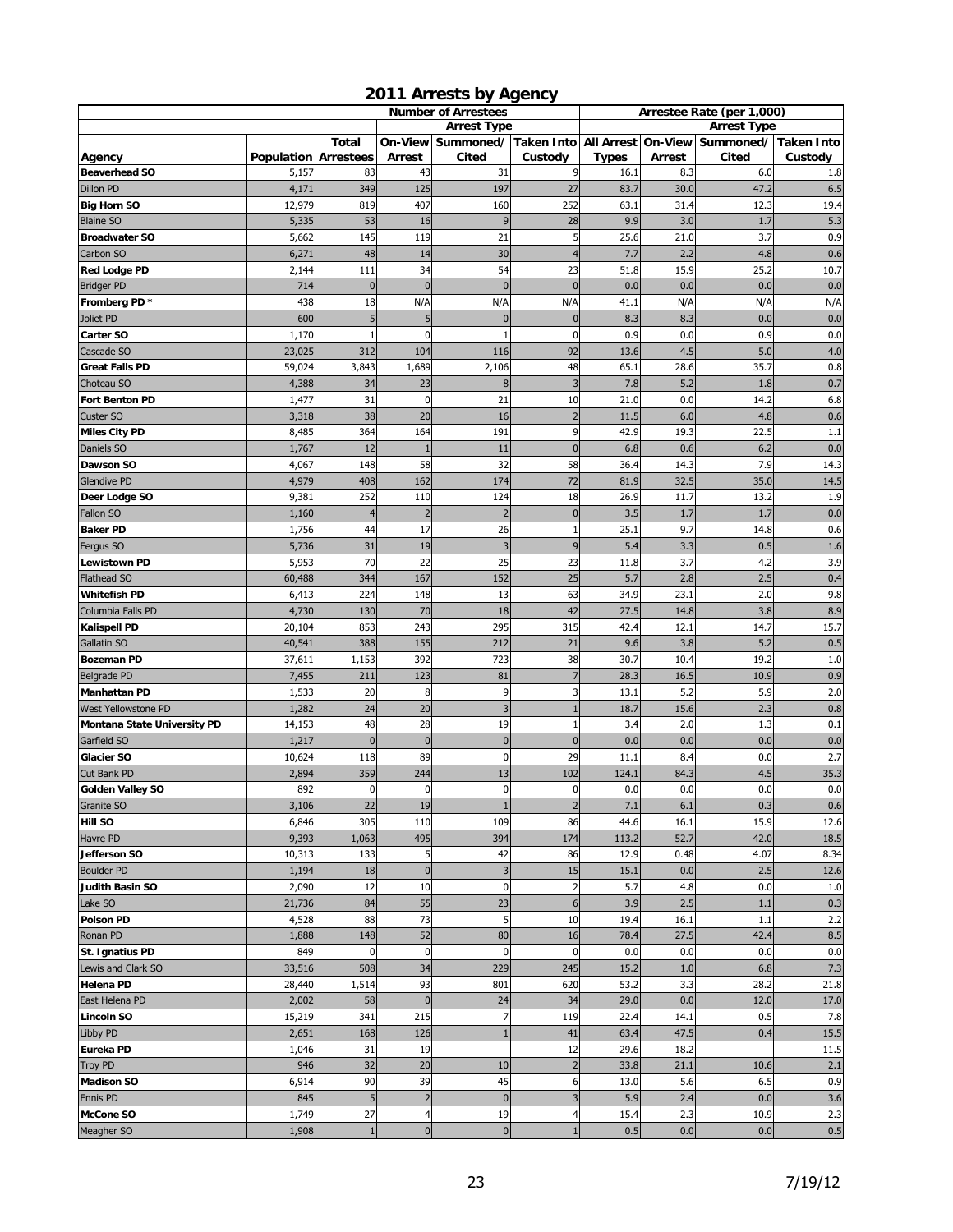| <b>Mineral SO</b>           | 4,260   | 11             | 11             | $\Omega$       | $\mathbf 0$      | 2.6   | 2.6  | 0.0  | 0.0  |
|-----------------------------|---------|----------------|----------------|----------------|------------------|-------|------|------|------|
| Missoula SO                 | 42,888  | 631            | 226            | 182            | 223              | 14.7  | 5.3  | 4.2  | 5.2  |
| Missoula PD                 | 67,381  | 5,571          | 2,322          | 3,190          | 59               | 82.7  | 34.5 | 47.3 | 0.9  |
| University of Montana PD ** | 16,500  | 3              |                | 2              | $\bf{0}$         | 0.2   | 0.1  | 0.1  | 0.0  |
| <b>Musselshell SO</b>       | 4,578   | 12             | 8              | $\overline{4}$ | $\Omega$         | 2.6   | 1.8  | 0.9  | 0.0  |
| Park SO                     | 8,668   | 77             | 53             | 6              | 18               | 8.9   | 6.1  | 0.7  | 2.1  |
| <b>Livingston PD</b>        | 7,107   | 235            | 127            | 74             | 34               | 33.1  | 17.9 | 10.4 | 4.8  |
| Petroleum SO <sup>*</sup>   | 498     | 8              | N/A            | N/A            | N/A              | 16.1  | N/A  | N/A  | N/A  |
| <b>Phillips SO</b>          | 4,291   | 156            | 54             | 93             | 9                | 36.4  | 12.6 | 21.7 | 2.1  |
| Pondera SO                  | 3,615   | 12             | 9              | $\overline{3}$ | $\mathbf{0}$     | 3.3   | 2.5  | 0.8  | 0.0  |
| <b>Conrad PD</b>            | 2,593   | 80             | 38             | 25             | 17               | 30.9  | 14.7 | 9.6  | 6.6  |
| Powell SO                   | 7,089   | 77             | 32             | 45             | $\bf{0}$         | 10.9  | 4.5  | 6.4  | 0.0  |
| Prairie SO                  | 1,189   | 9              | $\overline{7}$ | 2              | $\mathbf 0$      | 7.6   | 5.9  | 1.7  | 0.0  |
| Ravalli SO                  | 32,712  | 437            | 241            | 189            | $\overline{7}$   | 13.4  | 7.4  | 5.8  | 0.2  |
| <b>Hamilton PD</b>          | 4,387   | 473            | 208            | 207            | 58               | 107.8 | 47.4 | 47.2 | 13.2 |
| Stevensville PD             | 1,825   | 41             | 17             | 14             | 10               | 22.5  | 9.3  | 7.7  | 5.5  |
| Darby PD *                  | 720     | 78             | N/A            | N/A            | N/A              | 108.3 | N/A  | N/A  | N/A  |
| Richland SO                 | 3,756   | 72             | $\mathbf 0$    | 16             | 56               | 19.2  | 0.0  | 4.3  | 14.9 |
| <b>Sidney PD</b>            | 5,237   | 183            | 127            | 29             | 27               | 34.9  | 24.3 | 5.5  | 5.2  |
| Fairview PD *               | 840     | 17             | N/A            | N/A            | N/A              | 20.2  | N/A  | N/A  | N/A  |
| <b>Roosevelt SO</b>         | 6,800   | 176            | 73             | 36             | 67               | 25.9  | 10.7 | 5.3  | 9.9  |
| <b>Wolf Point PD</b>        | 2,644   | 450            | $\mathbf{0}$   | 235            | 215              | 170.2 | 0.0  | 88.9 | 81.3 |
| Poplar PD                   | 817     | 81             | $\overline{2}$ | 6              | 73               | 99.1  | 2.5  | 7.3  | 89.4 |
| Rosebud SO                  | 7,081   | 233            | 158            | 34             | 41               | 32.9  | 22.3 | 4.8  | 5.8  |
| <b>Colstrip PD</b>          | 2,234   | 75             | 31             | 26             | 18               | 33.6  | 13.9 | 11.6 | 8.1  |
| Sanders SO                  | 8,583   | 46             | 40             | $\mathbf{0}$   | $\boldsymbol{6}$ | 5.4   | 4.7  | 0.0  | 0.7  |
| <b>Thompson Falls PD</b>    | 1,325   | 28             | 27             | $\Omega$       | $\mathbf{1}$     | 21.1  | 20.4 | 0.0  | 0.8  |
| Plains PD                   | 1,057   | 39             | 10             | 21             | 8                | 36.9  | 9.5  | 19.9 | 7.6  |
| <b>Hot Springs PD</b>       | 549     | 14             | 12             | $\overline{2}$ | $\mathbf 0$      | 25.5  | 21.9 | 3.6  | 0.0  |
| Sheridan SO                 | 3,414   | 103            | 49             | 39             | 15               | 30.2  | 14.4 | 11.4 | 4.4  |
| <b>Silver Bow SO</b>        | 34,504  | 1,603          | 951            | 346            | 306              | 46.5  | 27.6 | 10.0 | 8.9  |
| Stillwater SO               | 7,288   | 145            | 46             | 90             | 9                | 19.9  | 6.3  | 12.4 | 1.2  |
| <b>Columbus PD</b>          | 1,910   | 27             | 11             | 13             | 3                | 14.1  | 5.8  | 6.8  | 1.6  |
| <b>Sweet Grass SO</b>       | 3,683   | 105            | $\overline{3}$ | 45             | 57               | 28.5  | 0.8  | 12.2 | 15.5 |
| <b>Teton SO</b>             | 6,127   | 40             | 32             | 4              | $\overline{4}$   | 6.5   | 5.2  | 0.7  | 0.7  |
| Toole SO                    | 5,371   | 78             | 10             | f,             | 67               | 14.5  | 1.9  | 0.2  | 12.5 |
| Treasure SO*                | 724     | 12             | N/A            | N/A            | N/A              | 16.6  | N/A  | N/A  | N/A  |
| <b>Valley SO</b>            | 4,155   | 96             | 35             | 38             | 23               | 23.1  | 8.4  | 9.2  | 5.5  |
| <b>Glasgow PD</b>           | 3,279   | 204            | 83             | 96             | 25               | 62.2  | 25.3 | 29.3 | 7.6  |
| Wheatland SO                | 2,187   | 9              | $\overline{4}$ | $\overline{3}$ | $\overline{2}$   | 4.1   | 1.8  | 1.4  | 0.9  |
| <b>Wibaux SO</b>            | 1,026   | $\overline{2}$ | $\mathbf 0$    | 2              | $\overline{0}$   | 2.0   | 0.0  | 2.0  | 0.0  |
| Yellowstone SO              | 37,414  | 676            | 220            | 276            | 180              | 18.1  | 5.9  | 7.4  | 4.8  |
| <b>Billings PD</b>          | 105,095 | 2,641          | 1,915          | 525            | 201              | 25.1  | 18.2 | 5.0  | 1.9  |
| Laurel PD                   | 6,778   | 324            | 175            | 21             | 128              | 47.8  | 25.8 | 3.1  | 18.9 |

\* End-of-the-Year Paper Summary report. \*\* Partial reporting for the year.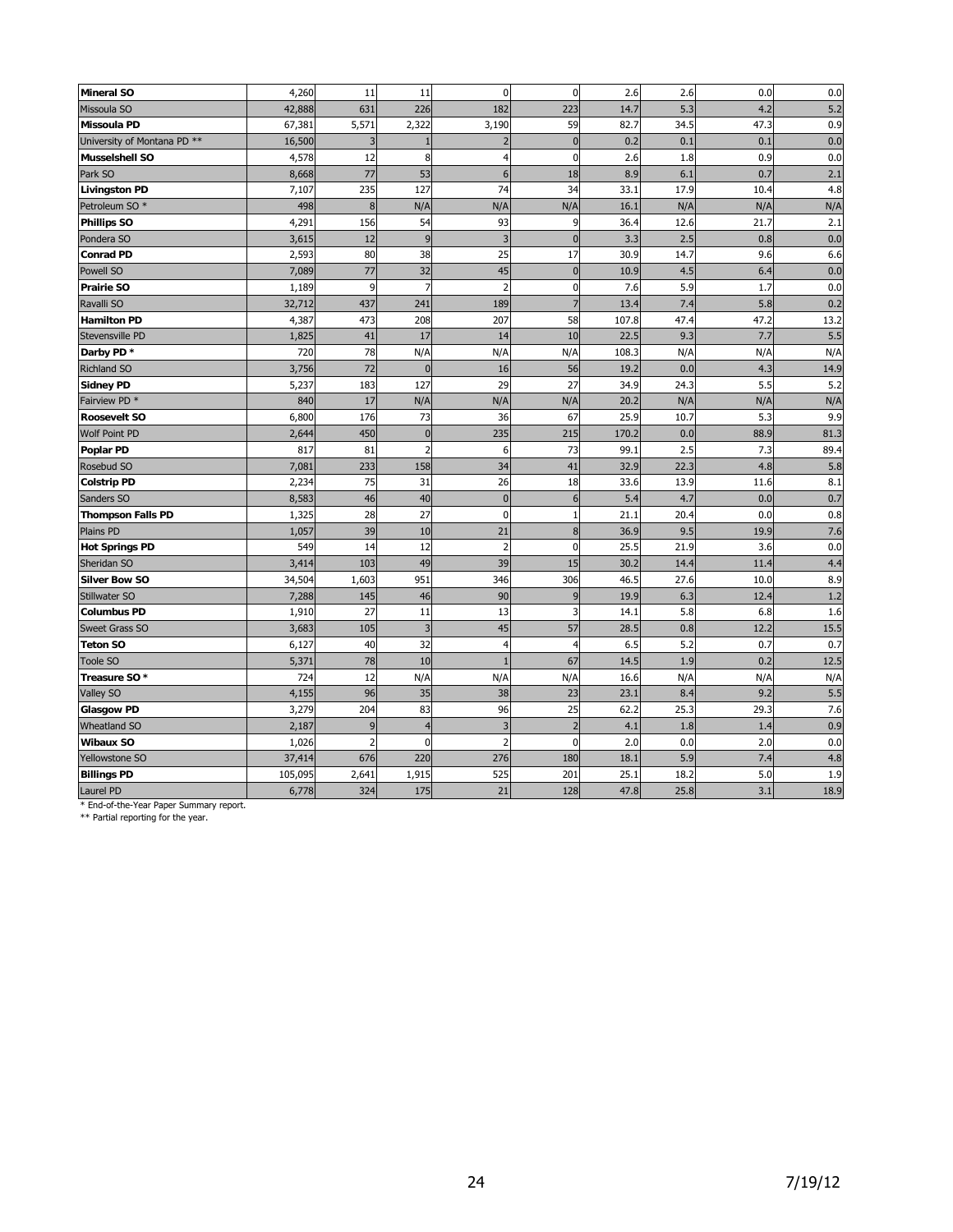# Montana Board of Crime Control

Governor Appointed Members (Area code is 406 unless indicated otherwise)

#### **Mike Anderson**

Citizen 17 Dakota Helena MT 59601 Phone: 444-0172 Fax: 444-3497 Representing: Public Member, **Chairperson** Term Expires: 1/1/2013

#### **Mikie Baker-Hajek**

Citizen P.O. Box 2806 Great Falls MT 59403 Representing: Community Based Organization Term Expires: 1/1/2013

#### **Steve Bullock**

Attorney General 215 North Roberts PO Box 210401 Helena MT 59620-1401 Phone: 444-2026 Fax: 444-3549 Representing: Attorney General Term Expires: 1/1/2013

#### **Pam Carbonari**

Citizen PO Box 2445 Kalispell MT 59903 Phone: 755-8941 Fax: 755-6052 Representing: Local Government, Youth Justice Advisory Council Chairperson Term Expires: 1/1/2013

#### **Jim Cashell**

Retired/Gallatin County Sheriff 615 South 16th Avenue Bozeman MT 59715 Phone: 582-2125 Fax: 582-2126 Representing: Local Law Enforcement Term Expires: 1/1/2013

#### **Brenda Desmond**

4<sup>th</sup> Judicial District Standing Master 200 West Broadway Missoula MT 59802 Phone: 258-4728 Fax: 258-4739 Representing: Judge/Judiciary Term Expires: 1/1/2015

#### **Lynn Erickson**

Probation Officer 3642 Knightbridge Ln Missoula MT 59808 Phone: 363-2882 ext. 204 Fax: 228-4601 Representing: Local Law Enforcement Term Expires: 1/1/2013

#### **Mike Ferriter**

Department of Corrections Director 5 South Last Chance Gulch PO Box 201301 Helena MT 59620-1301 Phone: 444-3901 Fax: 444-4920 Representing: Law Enforcement Term Expires: 1/1/2015

#### **Harold Hanser**

Citizen 624 Avenue C Billings MT 59102 Phone: 259-9655 Representing: Public Representative Term Expires: 1/1/2013